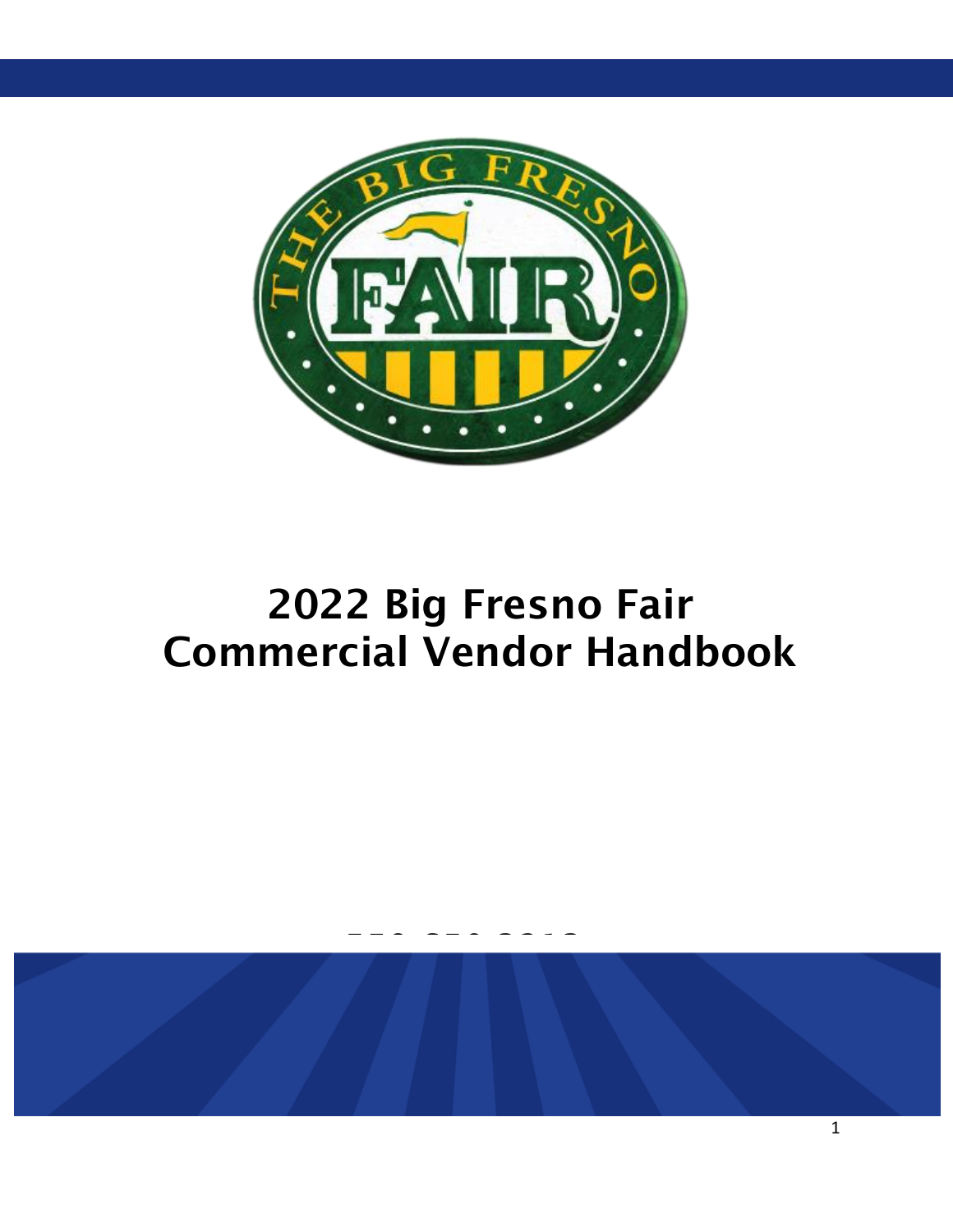# COMMERCIAL VENDORS IMPORTANT DATES AND DEADLINES

## **SEPTEMBER**

| SEPTEMBER 1 | Deadline to receive Insurance Certificate |  |  |
|-------------|-------------------------------------------|--|--|
|             |                                           |  |  |

- SEPTEMBER 6 All "NEW" additions or change requests due on product list
- SEPTEMBER 6 Final Invoice Payment Due by 4:30 pm

# NO PERSONAL CHECKS WILL BE ACCEPTED AFTER AUGUST 16th. CASH, MONEY ORDER, CASHIER CHECKS OR CREDIT CARDS ONLY. WE NO LONGER ACCEPT AMERICAN EXPRESS.

# Vendor Office Hours:

Pre-Fair 8:00 am – 4:30 pm During Fair: 11:00 am – 7:00 pm After 7:00 pm we will be on Grounds

# CHECK INTO VENDOR OFFICE BEFORE YOU UNLOAD OR **SETUP**

You must have a SLIP to give the supervisor of your building to start setting up, which you will receive after you check in at the Vendor Office. You will not be able to set up unless you have that SLIP.

YOU MUST HAVE A TAG ON EVERY TRUCK AND TRAILER TO LEAVE IN LOTS. NOT HAVING A TAG WILL RESULT IN VEHICLE BEING TOWED AT OWNERS **EXPENSE**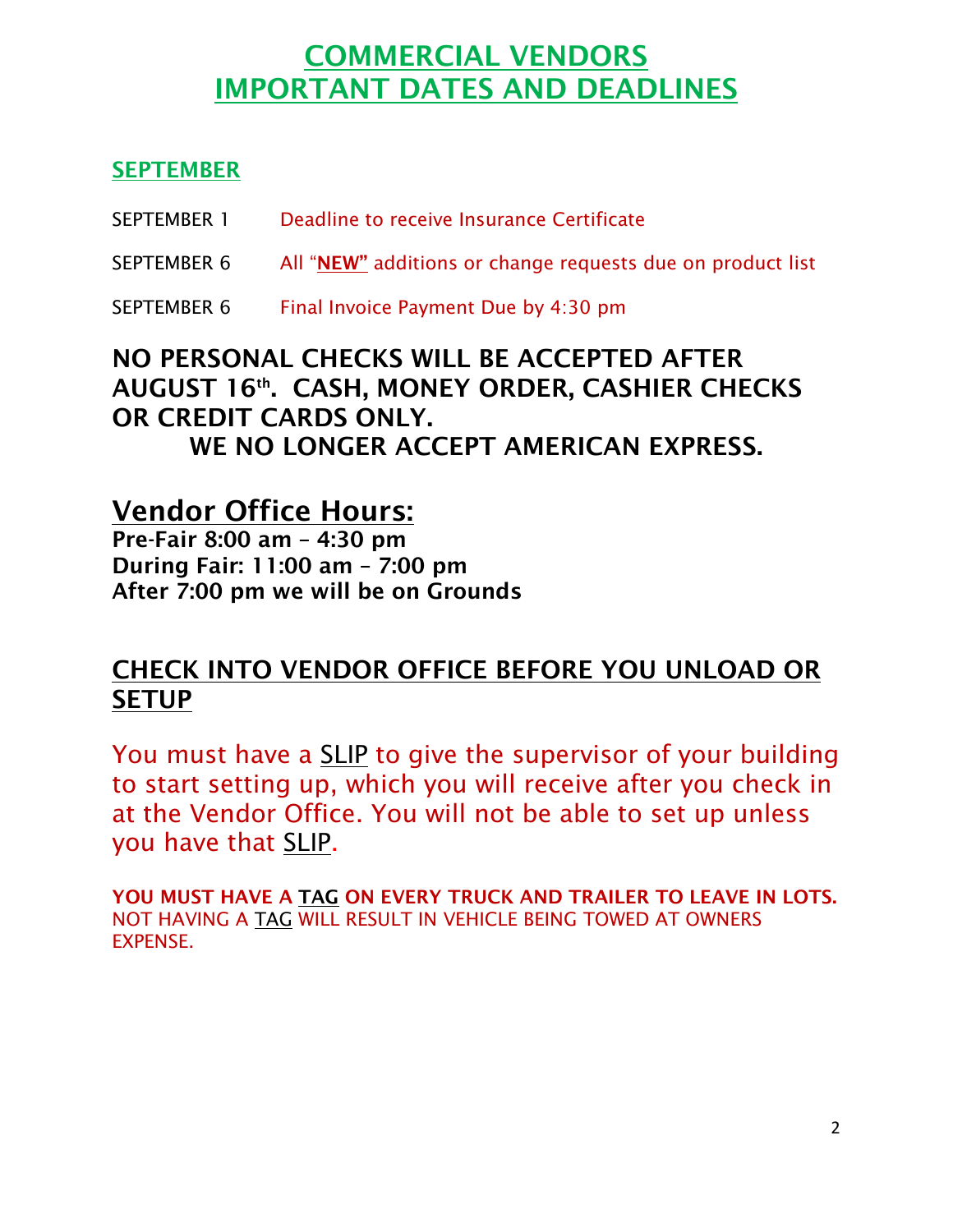# BUILDING SET UP PRE FAIR DATES

| <b>OCTOBER</b><br>Saturday 1 st |     | Setup hours 9:00 A.M. - 3:00 P.M.                                           |
|---------------------------------|-----|-----------------------------------------------------------------------------|
| Sunday                          | 2nd | Setup hours 9:00 A.M. - 3:00 P.M.                                           |
| Monday 3rd                      |     | Setup hours 9:00 A.M. - 9:00 P.M.                                           |
| Tuesday 4th                     |     | Setup hours 9:00 A.M. - 9:00 P.M.<br>ALL BOOTHS MUST BE SET UP BY 9:00 P.M. |

# OTHER IMPORTANT DATES

#### **OCTOBER** Monday 10<sup>th</sup>

 Seniors' Day & Special Interest Day- (NEW opening time 10:00am-10:00pm)

## **OCTOBER**

Wednesday 5<sup>th</sup> Thursday  $6^{\text{\tiny th}}$ Tuesday 11<sup>th</sup> Wednesday 12<sup>th</sup> Thursday 13th

Dark Days- (NO HORSING RACING)

# **OCTOBER**

Sunday 16th LAST DAY **Outdoor Commercial-**10:00 A.M. – 11:00 P.M. or Until Fair is cleared by PD

Sunday 16th **LAST DAY** 

Indoor Commercial-10:00 A.M. - 10:00 P.M.

# **OCTOBER**

Monday 17th Buildings Open 10:00 A.M. - 3:00 P.M. (Space must be vacated by 3:00 P.M.)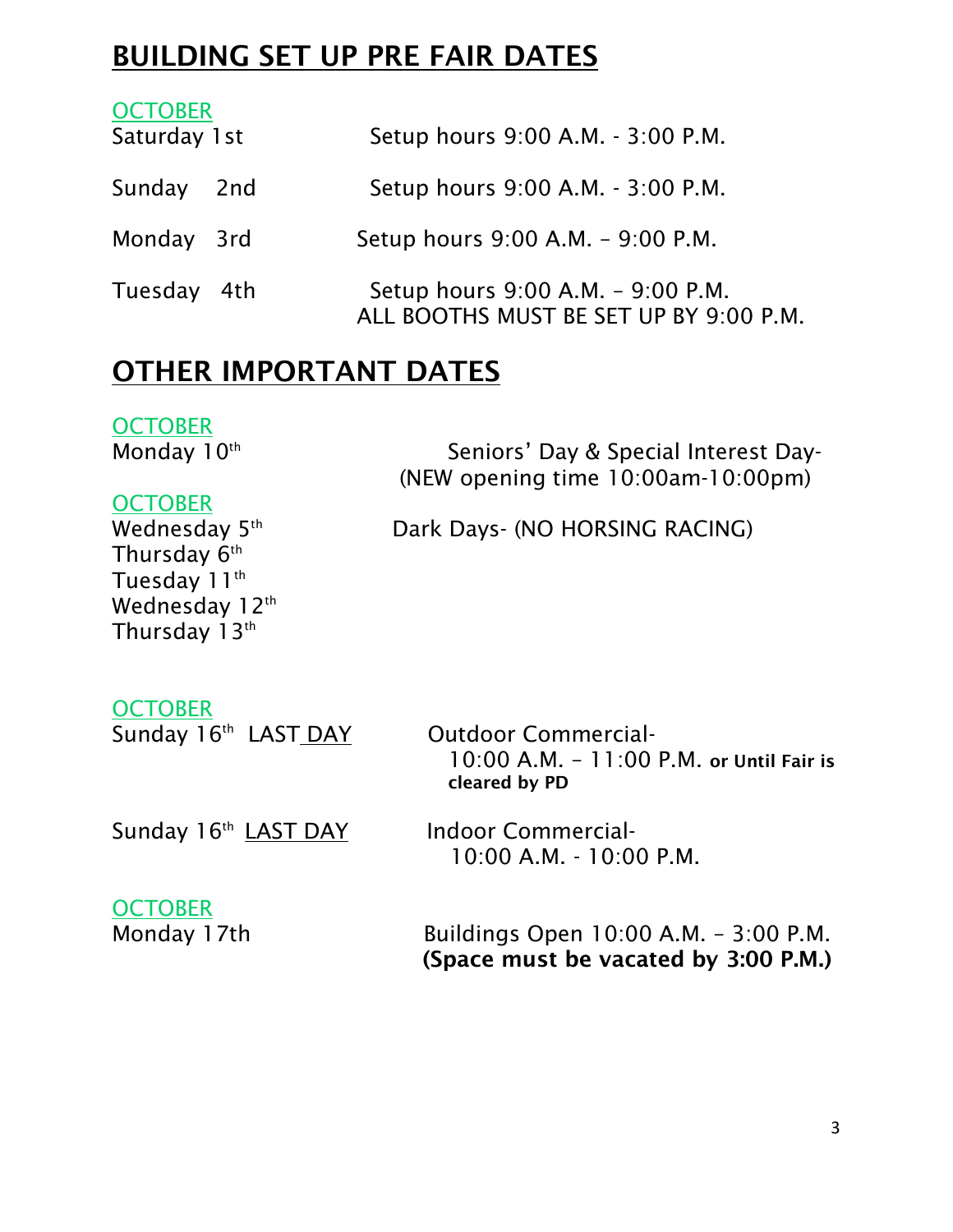# 2022 Commercial Hours

# NO VENDOR MAY OPEN LATE OR CLOSE EARLY FAIR TIME HOURS: OPENING & CLOSING TIME FOR 2022

#### EXHIBIT BUILDINGS HOURS:

*Buildings open 1 hour prior to public opening except first day is 2 hours prior.*

Wednesday, October 5 6 10:00 p.m. - 10:00 p.m. Thursday, October 6 10:00 a.m. - 10:00 p.m. Friday, October 7 10:00a.m. – 10:00 p.m. Saturday, October 8 10:00a.m. – 10:00 p.m. Sunday, October 9 10:00 a.m. - 10:00 p.m. Monday, October 10 (Seniors' Day) 10:00 a.m. - 10:00 p.m. Tuesday, October 11 1 1 2 2 3 4:00 p.m. - 10:00 p.m. Wednesday, October 12 10:00 a.m. -10:00 p.m. Thursday, October 13 10:00 a.m. -10:00 p.m. Friday, October 14 10:00 a.m. -10:00 p.m. Saturday, October 15 10:00 a.m. - 10:00 p.m. Sunday, October 16 10:00 a.m. - 10:00 p.m.

#### OUTDOOR COMMERCIAL BOOTHS

Wednesday, October 6 6 6 6 6 7 7 8 7 4:00 p.m. - 11:00 p.m. Thursday, October 7 10:00 a.m. - 11:00 p.m. Friday, October 8 10:00 a.m. -12:00 a.m. Saturday, October 9 10:00 a.m - 12:00 a.m. Sunday, October 10 10:00 a.m. -11:00 p.m. **Monday, October 11** (Seniors' Day) 10:00 a.m. - 11:00 p.m.<br>Tuesday, October 12 4:00 p.m. - 11:00 p.m. Wednesday, October 13 10:00 a.m. -11:00 p.m. Thursday, October 14 10:00 a.m. - 11:00 p.m. Friday, October 15 10:00 a.m. -12:00 a.m. Saturday, October 16 10:00 a.m. - 12:00 a.m. Sunday, October 17 10:00 a.m. - 11:00 p.m.

4:00 p.m. - 11:00 p.m.

ALL COMMERCIAL VENDORS MUST OPERATE DURING THE ABOVE TIMES. OUTDOOR COMMERCIAL VENDORS MAY OPEN EARLIER IF THEY CHOOSE.

All vehicles on grounds must display a permit & be OFF grounds by: 9:00 a.m. on Oct. 6 -10, 12 - 16 3:00 p.m. on Oct. 5 & 11 Failure to do so will result in loss of on ground permit.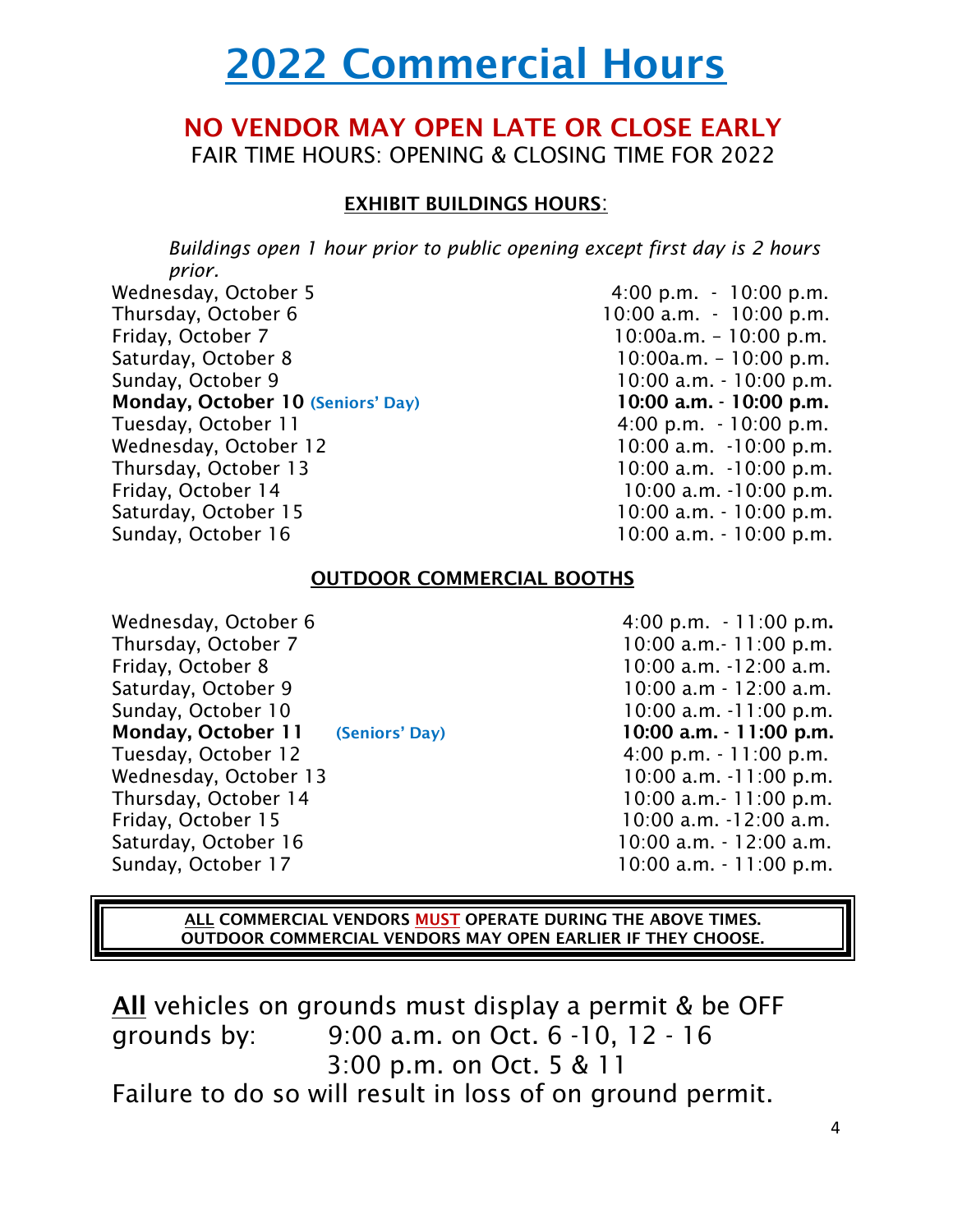### ADVERTISING MATERIALS

No person shall be permitted to distribute advertising material, handbills, coupons, fliers, tokens, or other material at the Big Fresno Fair, except from their contracted exhibit booth or display space. Tracking or posting of an advertisement, bill, sign, banner or printed matter other than within the contracted space is prohibited. No one shall be allowed to solicit or distribute materials in aisles or while roving on the grounds. Anyone violating this rule is subject to removal from the Fairgrounds. It is your responsibility to be knowledgeable of the formal regulations, which are listed herein. It is also important to have all representatives, employees, and volunteers working in your exhibit to be aware of these rules and regulations. All regulations will be STRICTLY ENFORCED. Disregard of any regulations or misrepresentation on the part of the vendor will forfeit all privileges granted, fees paid, and rights to further participation in this and future fairs.

## AREA BUILDING SUPERINTENDENTS

During fair time, an area representative from the Vendor Department is assigned to each area of the grounds and in each building and is available for assistance. Area representatives are an integral part of the Vendor Department and report directly to the Vendor office. The Area Reps are representatives of The Big Fresno Fair and have the right and authority to inspect and regulate activities as outlined in the rental agreement and the Commercial Vendor Handbook under the direction of the Vendor Supervisor. They are to be treated with respect and spoken to in a professional manner.

# ATM MACHINES

There are ATM machines located throughout the Fairgrounds.

- All information booths
- First floor at the main entrance to the Brian I. Tatarian Grandstand
- Front of the Commerce Building
- Located at the water feature between The POP! Culture Experience Building & Industry Commerce Building
- Industry Commerce Building doorway on the west side
- Entrance to The Greenhouse
- Inside the Butler Gate by the Livestock Barns

Locations are subject to change. Check grounds maps or information booths for location verification.

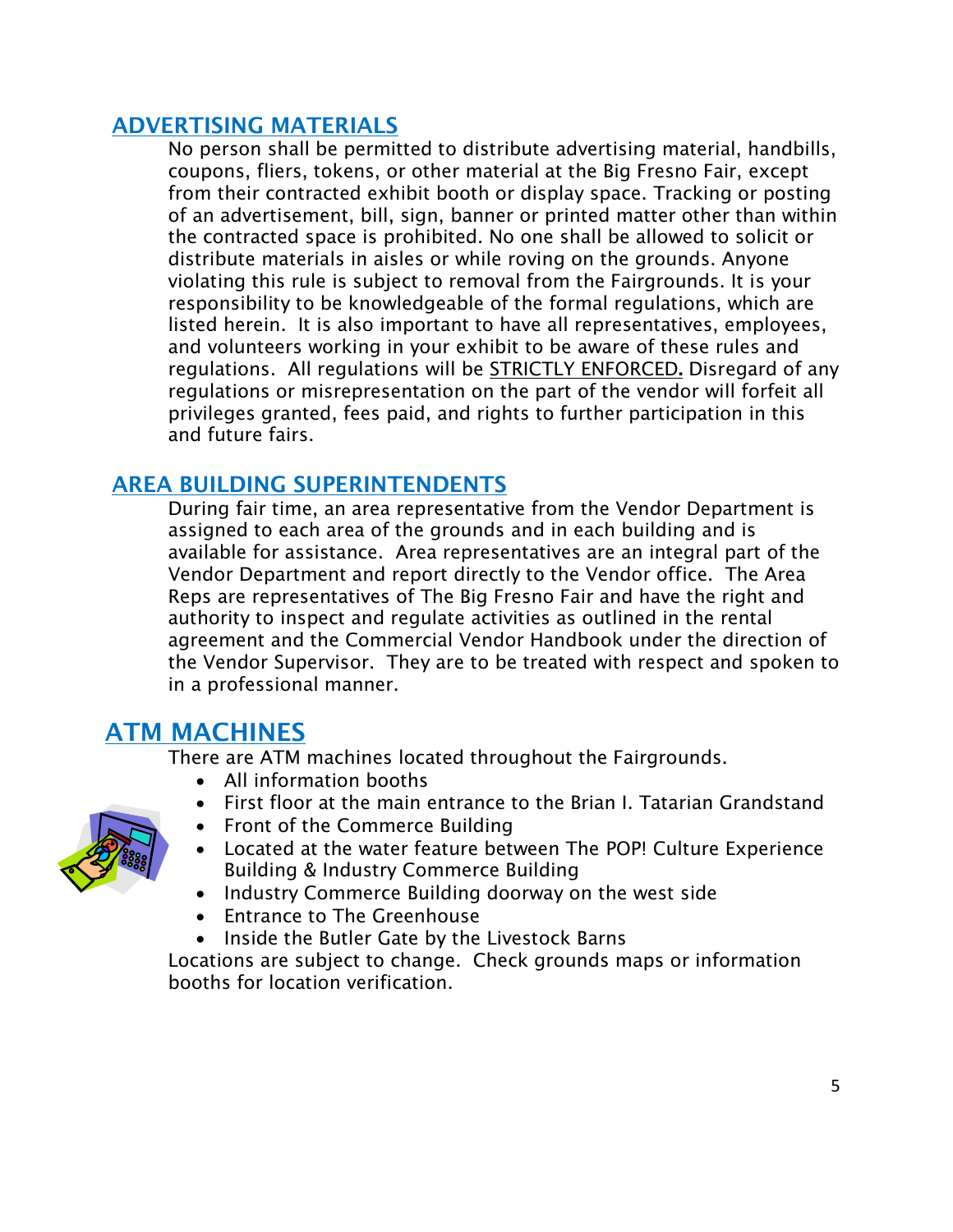#### BALLOONS, STICKERS, DECORATIONS, AND FLASHING LIGHTS

Balloons and stickers cannot be given away under any circumstances. All balloons decorated inside and outside buildings MUST be pre-approved by Fair Management and helium tanks are not permitted in commercial buildings. The Big Fresno Fair will not be responsible for the loss or damage of any decoration material. No flashing lights, strobe, sirens, or any lights that cause a disturbance. All flying objects must have netting or be contained within your booth.

#### BOOTH/STAND IDENTIFICATION

Each location MUST BE properly identified with the space name and number placed in a conspicuous location visible from in front of the booth/stand for the public to view. For this purpose, you may use official Fair space sign provided by the Fair.

#### BOOTH/STAND LIMITATIONS

Per California Fire Marshal there must be a 5 foot space in total on either side of fire extinguishers and fire hoses. All Outdoor Commercial Vendors must supply their own fire extinguisher in their booth. Commercial booth displays including signs, should not be higher than 8'. Sidewalls should not exceed 8' beyond 4' from the back walls, however, anything above 8' high must be approved in writing by the Vendor office. Sidewalls beyond the 4' for the remaining 6' should not measure more than 3' high. Whenever possible, accurate measurements of space should be taken if the display is to be custom made for a particular location.



#### Absolutely no personal electrical appliances (fridge, microwave, etc.) are permitted in any booth.

All lighting strands must have a bulb, cover or a cap in each socket. ALL lighting must be LED lights.

Personal Canopies must be certified and labeled as fire safe. (Per CFSA and Fire Marshal).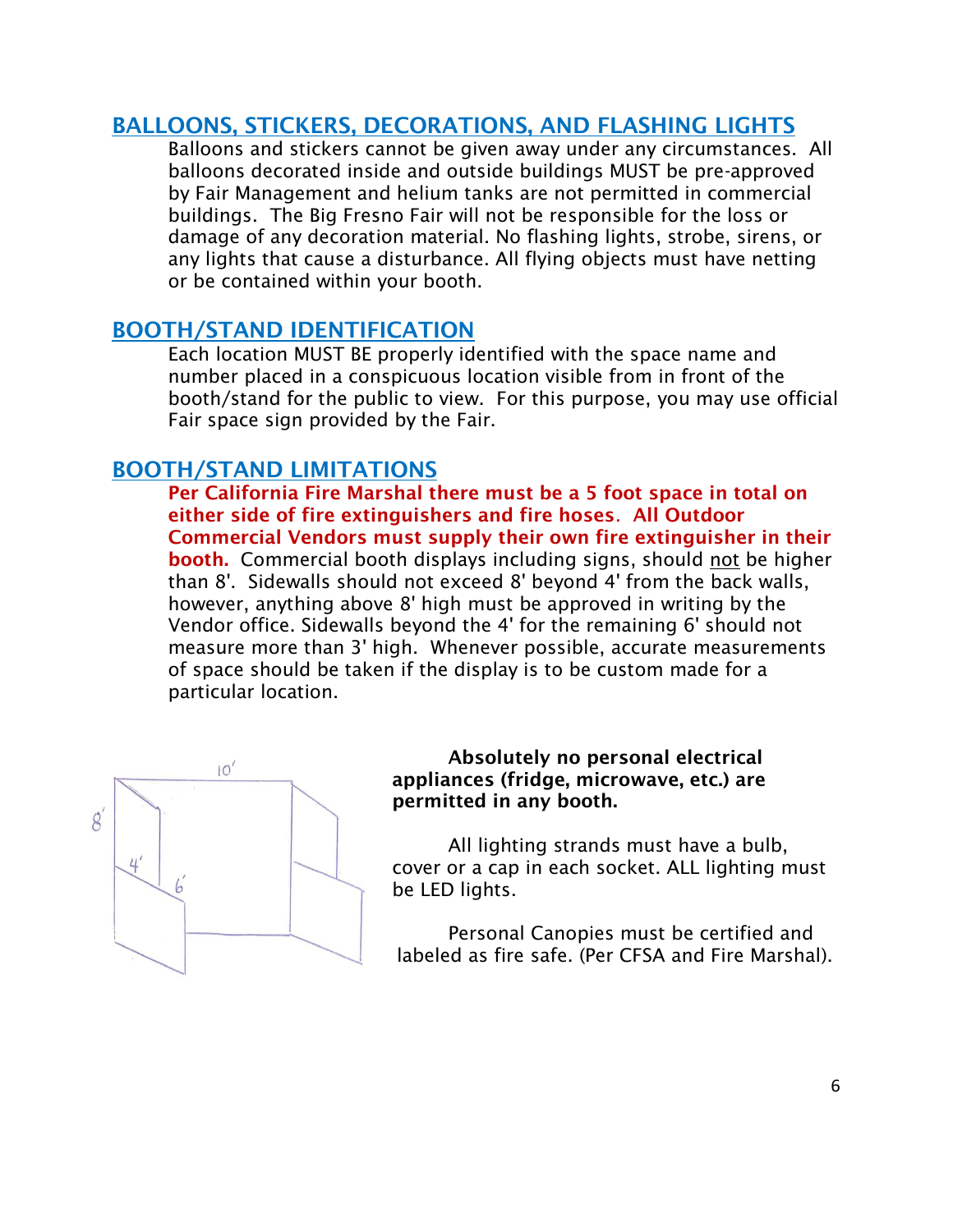#### CANCELLATION REFUND REQUESTS

It is further understood and agreed that should a contractor fail, neglect, or refuse to pay their agreement fees at the time and in the manner they become due, or fail, neglect, or refuse to submit notification to the Association of cancellation of agreement by August 27th, neglect or refuse to open and/or conduct business in said agreed space and/or stand as agreed, Association will retain all monies paid herein as liquidated damages. The parties agree that the above is considered a material breach and the Association may terminate said agreement and reassign said space to another party. It is further agreed that should an exhibitor notify Association of cancellation of their agreement by August 27th the Association will retain 50% of any monies deposited. After August 27<sup>th</sup> there will be no refunds issued.

All cancellation refund requests must be submitted in writing explaining reason for cancellation. Request for refunds will be submitted for approval at the next regularly scheduled Board of Directors meeting.

# **CANOPIES**

If you require a canopy from the fair it must be ordered in advance for a fee. In order to secure a canopy for fair time use, prearrangement must be made with the Vendor office. Must be ordered in advance and paid in full by August 27th, 2021.

## CLOSING NIGHT INFORMATION DO NOT CLOSE EARLY

 Vendors in Buildings MUST remain open until 10:00 P.M., Sunday, October 16<sup>th.</sup> Early closing will seriously affect your invitation to return in the future.

On closing night NO vehicles will be allowed on the grounds until after 12 midnight or until management deems it safe. There is no priority given to any vendor to park or come into the grounds. All vehicles must enter in through Gate 2. Staging will begin one hour after closing. Commercial Vendors will be escorted on grounds before Food Vendors. Cars are to begin lining up going east bound on Lyell from Cedar. Upon closing to the public, teardown can begin using hand carts. No security is provided after 1:00 A.M. on closing night. Any product left will be at vendor/owner risk. The Big Fresno Fair assumes no responsibility for theft/loss of products. Release forms will be delivered closing night about 9 p.m. Area Representatives will be stationed around the grounds to make your entrance and exit go as smoothly as possible.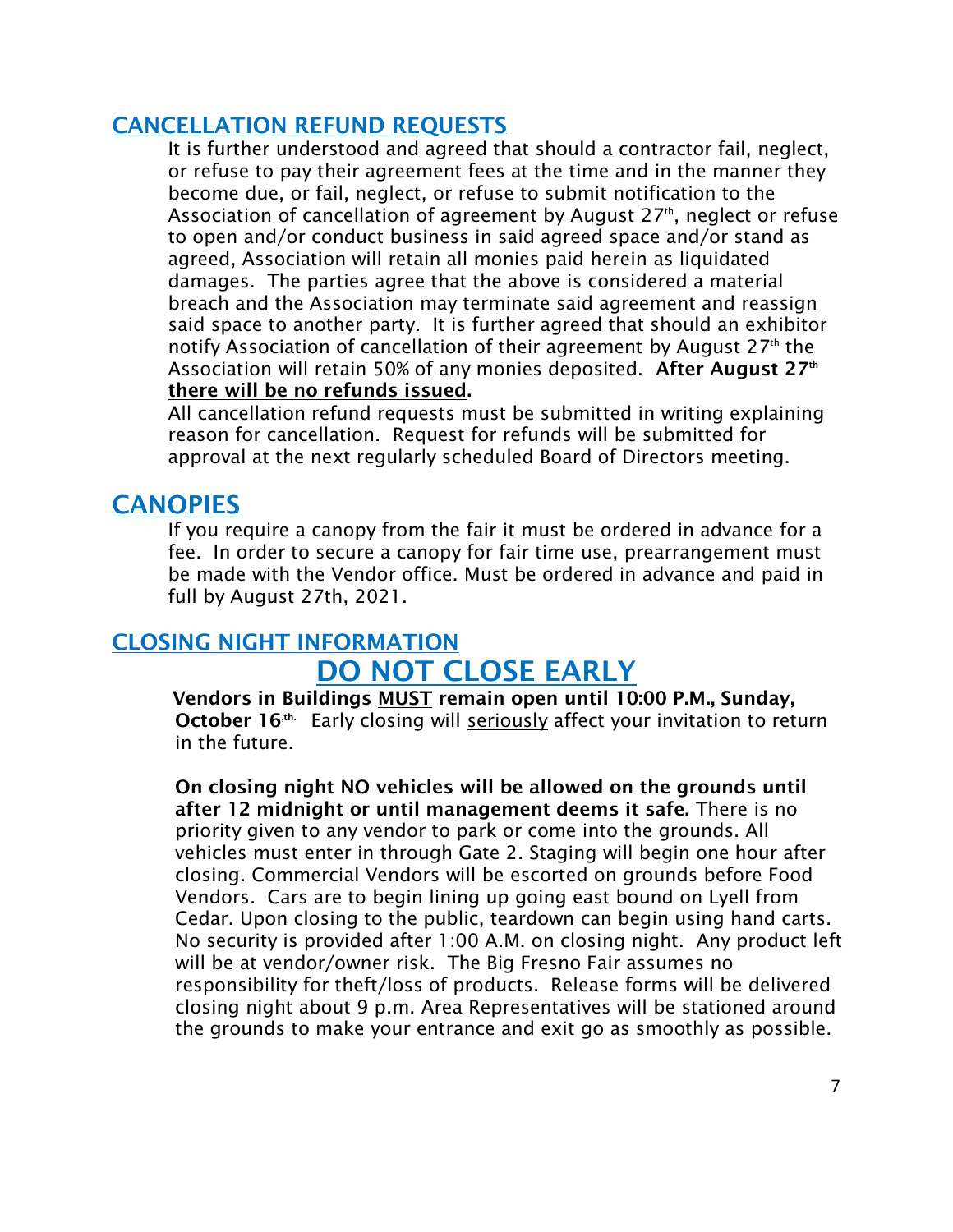Buildings will close to vendors at 2:00 A.M. sharp on closing night. Buildings will be open from 9:00 A.M. to 3:00 P.M. on Monday October  $17<sup>th</sup>$ .

Everything should be removed from the Fairgrounds by 3:00 P.M., Monday, October 17, 2022 unless prior permission is obtained through the Vendor Office. Storage fees may be charged on any item left after 3:00 P.M., October 17, 2022. If fairgrounds personnel must remove any exhibit from an area a fee of \$30.00 per man hour plus \$35.00 per hour for equipment use will be charged. Any shipments/stock left to be picked up will be at the risk of the vendor/owner. The Big Fresno Fair takes no responsibility for damage/loss.

#### **COPIES**

Copies can be made in the Vendor office for a fee. Each copy will be 15¢ for black and white 8.5x11 single sided and 70¢ color 8.5x11 single sided.

#### DAILY CLOSING PROCEDURES

You must remain open during scheduled building hours. You may not leave booth until Area Supervisor gives the ok to leave building. If you leave early or before given the ok the Big Fresno Fair is not responsible for any lost, stolen, or damaged merchandise and/or equipment. IF ANY EXHIBITOR SHALL FAIL OR REFUSE TO ABIDE BY THESE RULES, THE BIG FRESNO FAIR RESERVES THE RIGHT TO **TERMINATE** THE CONTRACT AND TO TAKE POSSESSION OF ANY MONEY PAID BY THE EXHIBITOR TO THE BIG FRESNO FAIR.

#### DAMAGES

You agree to promptly reimburse and pay the Big Fresno Fair for any damages to Fair property or equipment that you, your employees, or your agents cause during the term of the Rental Agreement/Contract by October 16<sup>th</sup> of contract year.

#### DEMONSTRATIONS

Demonstrations are limited and subject to the approval and regulations of the Vendor office. Demonstration area must be organized within the exhibitor's space so as not to interfere with any traffic aisle, and sampling or demonstration tables must be placed a minimum of 2' BACK from aisle line. Should spectators or samplers interfere with the normal traffic flow in the aisle or overflow into neighboring exhibits, Fair Management will have no alternative but to request that the presentation or sampling be eliminated. These are limited and subject to approval and regulation of the Fair Management.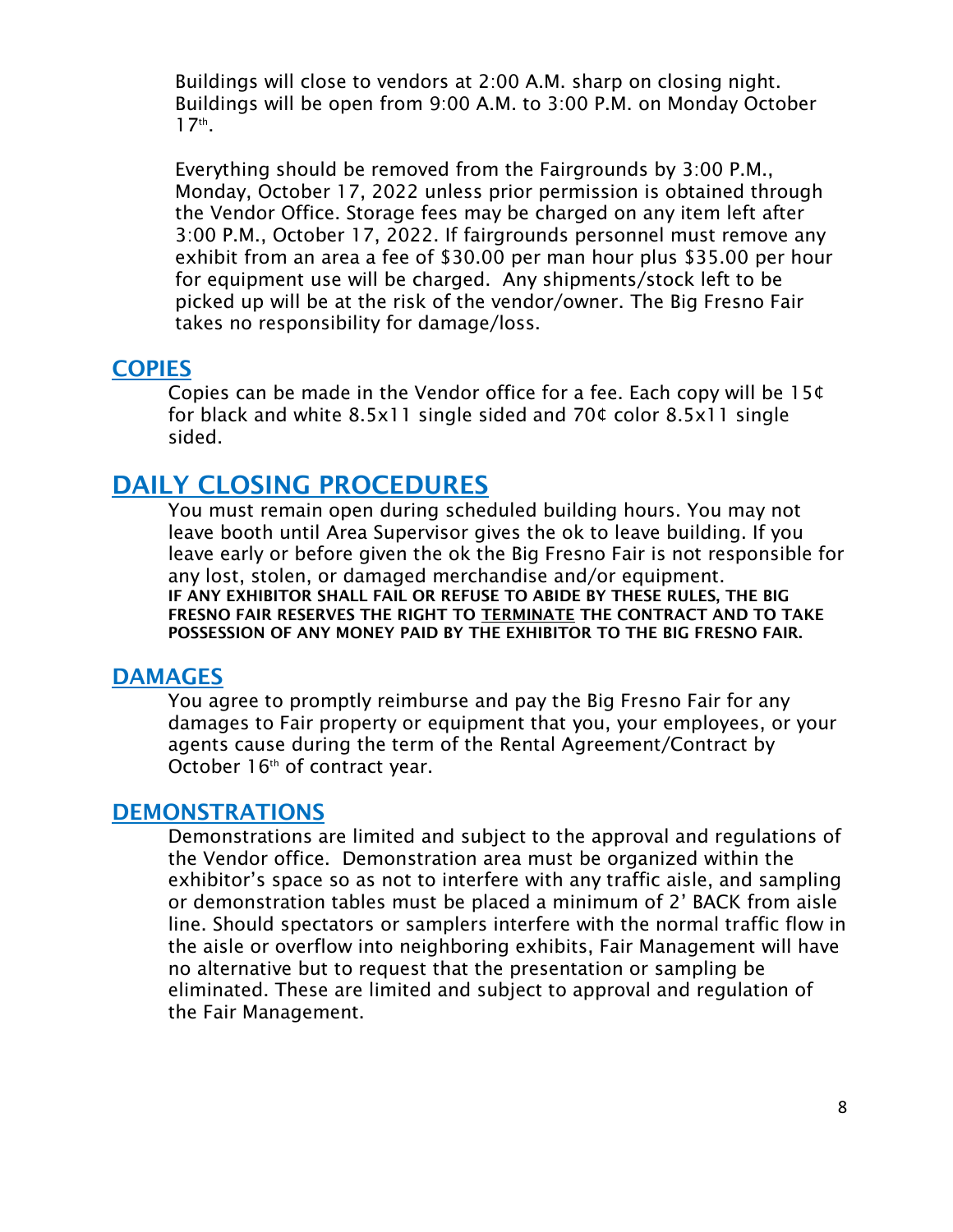# DRAWINGS

Vendors who desire to hold drawings or have prize promotions must have the written approval of the Fair Vendor office. Letter must have detail explanation of drawing. Drawings and lead gathering information forms may only ask for name, address, e-mail, and phone number.

Signage must indicate type of program patrons are registering for (i.e. timeshare, membership, real estate development, etc.) and state: "Winners need not be present to win" and "No purchase necessary to participate".

Free drawings must be held at the booth/space during fair hours in front of public audience. Winner's name, address and phone number must be submitted to the Fair Vendor office by 10:00 PM closing night of the Fair or by 10:00 PM the day of each drawing if multiple drawings are conducted. Holding your drawing after this deadline makes it invalid and may affect your ability to hold drawings at future Big Fresno Fair's. You and you only, must conduct all drawings. Any information obtained from the drawing entry form is to be used strictly by you and it's not to be sold or given to another company or individual except for the Big Fresno Fair. You also agree that there will be no games, gambling, or any other activity on the premises in which money is used as a prize or premium nor can you buy back discount coupons for cash.

Raffles are not allowed under any circumstances. Only free drawings that comply with all applicable federal, state, and local statues and ordinances will be permitted. Failure to abide by any of the above guidelines will jeopardize any use of drawings in future fairs. NO SPINNERS/WHEELS OF FORTUNE, ETC. ARE PERMITTED WITHOUT APPROVAL.

#### DRUG-FREE WORKPLACE

In a commitment to safeguard the health of our employees and to provide a safe environment for everyone, we have a DRUG-FREE WORKPLACE policy that extends to all of our vendors. Our policy now formally states that substance abuse will not be tolerated on the fairgrounds, including parking lots. This prohibition includes the possession, use or sale of illegal drugs or being under the influence of alcohol. Any person in possession or under the influence of alcohol or illegal drugs will be immediately removed from the fairgrounds. It is important to work together to deal with substance abuse to make this a safe and rewarding place to work.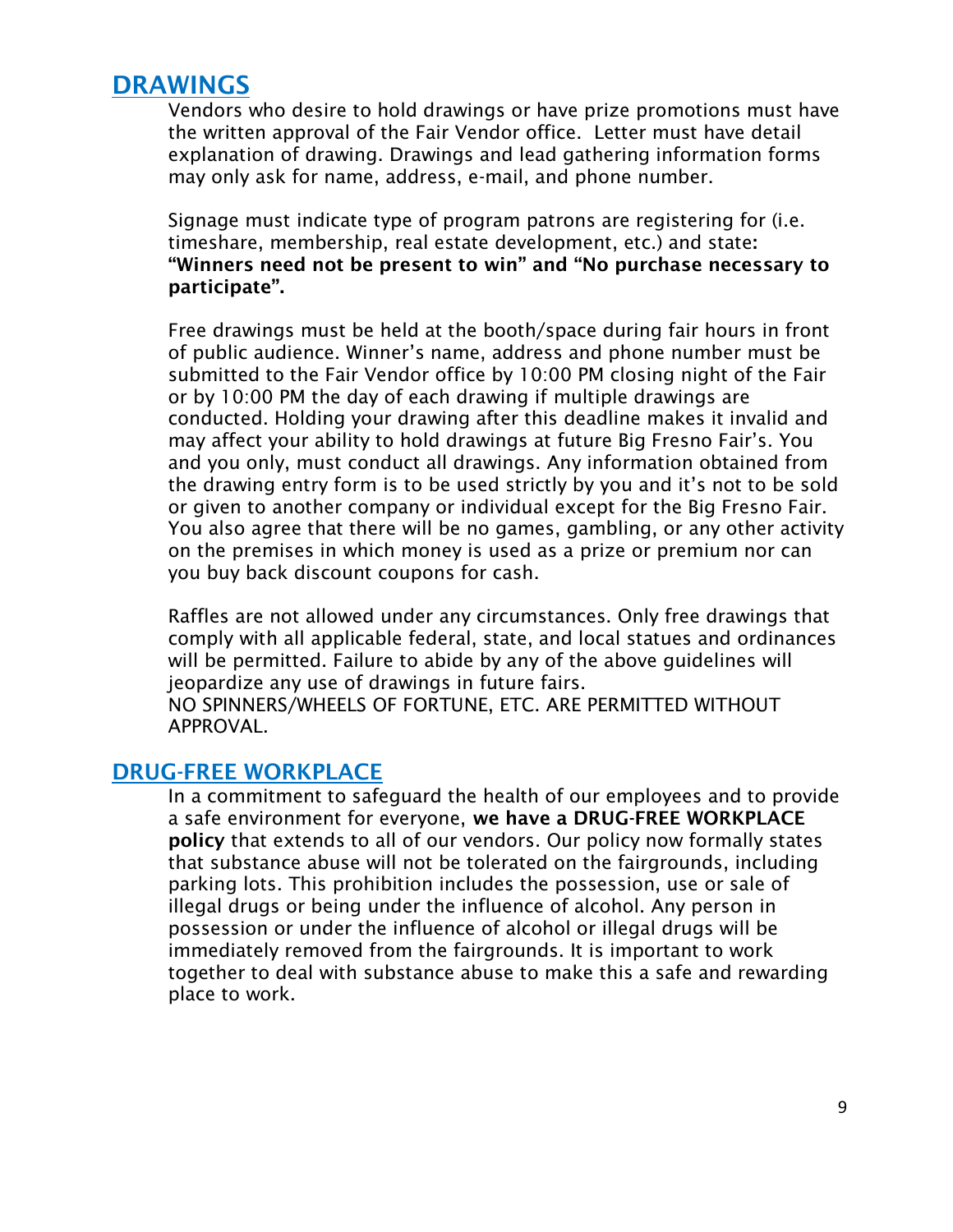#### EARLY TRAILER DROP OFF OR LATE PICK UP

Anyone needing to drop off a trailer before September 29th, 2022 should call the office to make arrangements. If needing to leave stand or equipment after October 21, 2022 call the Vendor office to make arrangements.

#### ELECTRICAL AND PLUMBING

All electrical and plumbing changes must be approved by the Vendor Office.

Electrical surcharge for commercial: see order form for pricing.

Electrical installations will conform to the Electrical Safety Code of the State of California. The use of over length extension cords will not be permitted inside of any building or outside stands. All cords must be 3 wire grounded and of appropriate size for load and U.L. approved. Do not connect extension cord to extension cord; provide the proper amount of extension for the space needed.

Overhead lighting adequate for ordinary purposes is provided. There is one 120V, 60 cycle A.C. 120 duplex outlet in each booth (maximum electrical load per 10' booth: 1000 watts). Any special requirements must be made in advance and approved by the Vendor office. Additional wiring is to be arranged and installed at vendor's expense by Fairgrounds maintenance staff.

NOTE: Electric appliances such as coffee pots, space heaters, air conditioners, hot plates, refrigerators, and microwaves which are intended for the personal convenience of vendors and their staff ARE NOT PERMITTED.

All trailers, lighting, and displays must be LED. All string lights must have bulbs/caps in each socket.

#### EXCLUSIVITIES & METHOD OF SELECTION

Please note The Big Fresno Fair does not grant exclusivity for products, services or exhibits except in a sponsorship situation. As fair time approaches and as booth spaces become limited, vendors with similar or same products may, by necessity, be placed in close proximity. If you are found to be selling products not on your contract, you will be asked to remove these items immediately. You will also be issued a written violation. Issuance of 3 violations will result in closure/removal of your booth.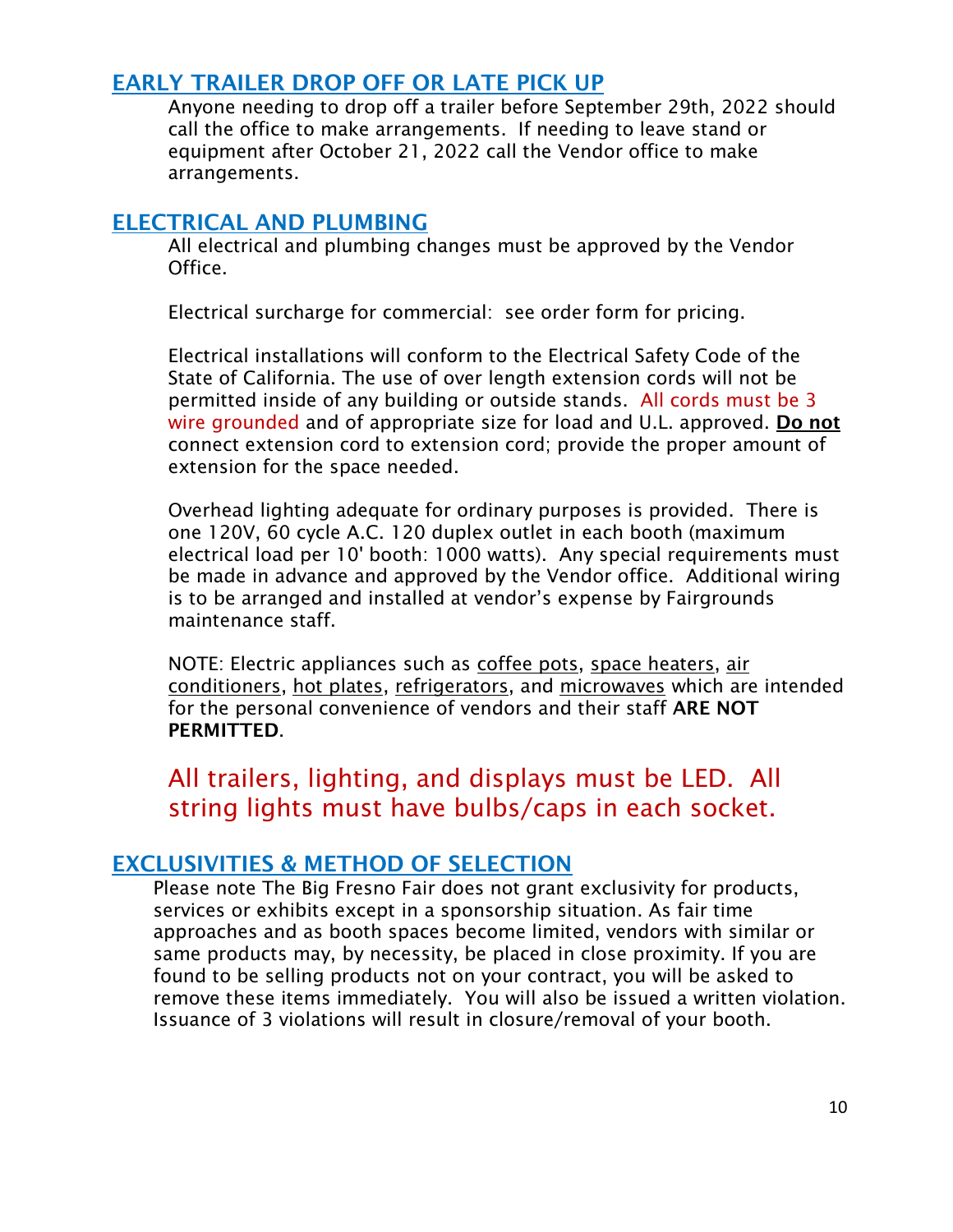#### FAIR PROPERTY

All signboards, signs, sign letters, electrical fixtures, and plumbing fixtures (except those furnished by the contractor) are the property of the Big Fresno Fair and are not to be removed. Any such items missing during the 12 days of the Fair will be charged to the contractor occupying the space.

#### FINES

Any fines that the fair receives as a result of a vendor will be passed on to the vendor.

#### FIRE REGULATIONS

The State Fire Marshal requires the following Rules and Regulations be brought to the attention of all contractors. Also find enclosed, Code Enforcement pamphlet. These rules are in accordance with State Fire Laws:

#### FLAME PROOFING

All Decorative Material, Table Cloths, etc. must be flame proofed to meet the requirements of the State Fire Marshal. All flame proofing must be done prior to installation in any building or fairgrounds premises. All tents and canvas covering must have the label saying Flame Proofed or be flame proofed in accordance with fire regulations. A certificate of flame proofing WILL be required to be inspected by the State Fire Marshal. For information on flame proofing you may contact any fire extinguisher company.

#### COMBUSTIBLE TRASH

All combustible trash must be removed daily. There will be no combustible trash storage allowed behind any of the displays (inside or outside of the buildings).

#### FLAMMABLE LIQUIDS

All demonstrations or display stands using flammable liquids must have approval by the State Fire Marshal.

#### LIQUID PETROLEUM GASES

No person shall install or maintain an L.P. gas container without a permit. Any Propane Tank that is 12 years and older will not be filled unless they have been recertified and have the correct up to date accessories to be filled with.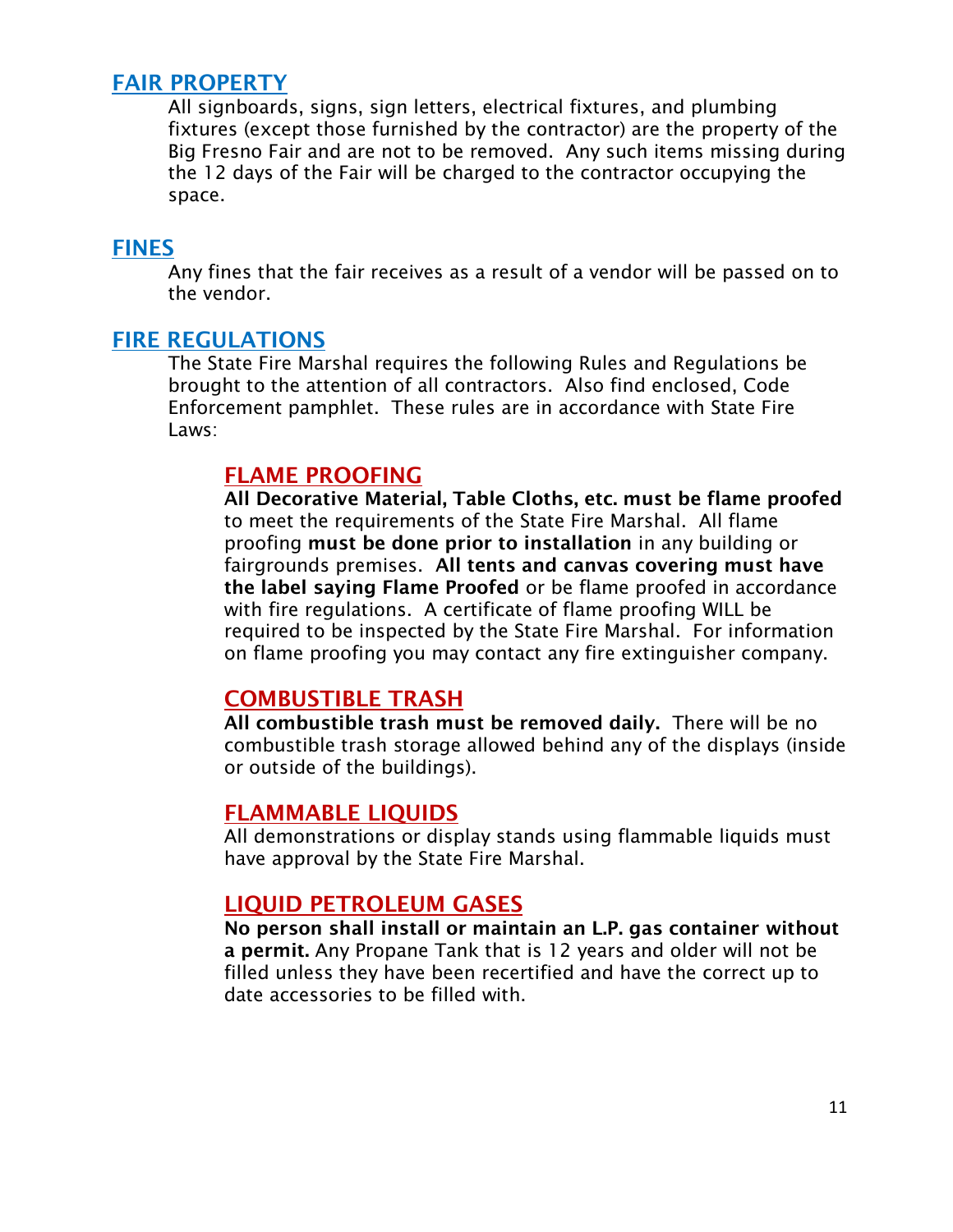#### AISLE & EXIT WAYS

All aisles and exits are to be kept clear of all storage, etc. at all times.

#### EXIT DOORS

All exit doors shall be operable from the inside without any special effort or knowledge. All locks and chains shall be removed.

#### FIRE HOSES & EXTINGUISHERS

All fire hoses and extinguishers shall be accessible and unobstructed at all times. You must work around the Fire Hoses and Extinguishers in your booths and make sure they can be seen in all directions.

#### FIRE HAZARD

All automobiles on display shall have the gas tanks sealed and battery disconnected.

#### CYLINDER STORAGE

All compressed gas cylinders shall be secured against tipping.

# NEW\*\* FIRE EXTINGUISHERS

# New lastyear! All outdoor commercial vendors must have a fire extinguisher in their booths.

#### FIRST AID

Professional medical personnel are on the grounds during all operating hours of the Fair. Please direct any persons needing medical assistance to our First Aid Office, which is located on the South Side of the Livin' Local Marketplace Building (Formerly Gem and Minerals)

#### **FORKLIFTS**

Any person operating or driving a forklift on fair property MUST be a CFSA certified operator. Failure to do so could result in a non-return invitation. If forklift is needed closing night, prior arrangements must be made with vendor office prior to closing night.

#### GOLF CART RULES

THE USE OF GOLF CARTS ON THE FAIRGROUNDS HAS BECOME A SERIOUS CONCERN OF FAIR MANAGEMENT. IF THE FOLLOWING RULES ARE NOT SERIOUSLY ADHERED TO, THE PRIVILEGE OF USE MAY BE REVOKED TO ALL.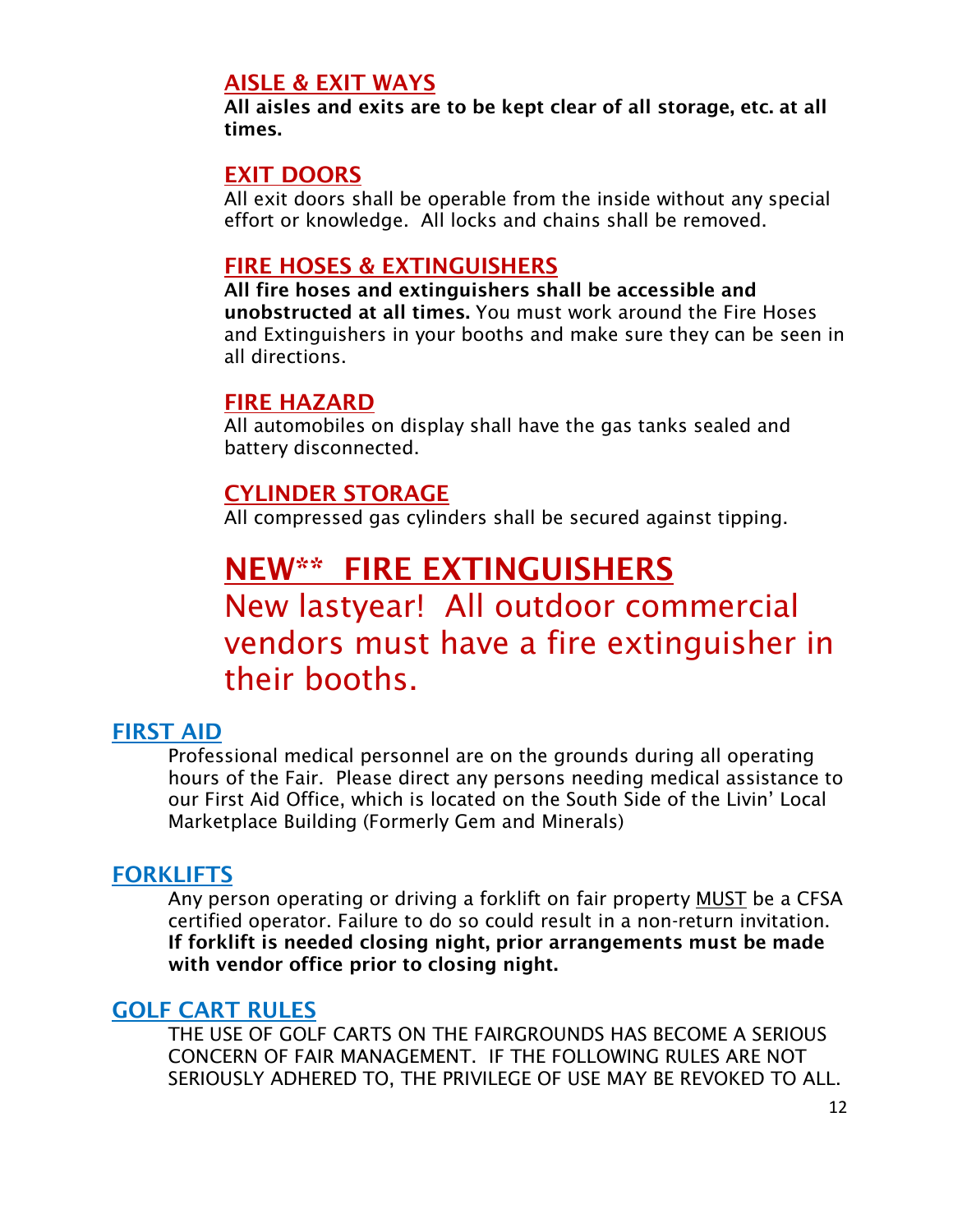- Golf Cart fee is \$100.00 to be paid in full by August 27th.
- You must have Golf Cart coverage on your insurance or you can purchase it through the vendor office for \$100.00
- In order to operate a cart (electric or gas powered) on the fairgrounds, you must have an official BIG FRESNO FAIR permit sticker obtained at the Vendor office.
- You must have prior approval from the Vendor office in order to operate a cart. Insurance coverage must be included on your liability insurance policy. Credentials will be enclosed in packet.
- ONLY LICENSED DRIVERS may operate carts on the Fairgrounds.
- No open alcoholic beverage containers are allowed on carts, and no cart driver shall be under the influence of alcohol.
- Cart drivers must use perimeter roads whenever possible.
- Cart usage must be limited to business purposes only. NO JOYRIDING.
- Carts should be kept at a reasonable speed at all times. If, in the opinion of the Fair you are caught speeding or driving recklessly, the Fair's decision in the matter will be final. If any cart or use of cart, in the opinion of the Fair is deemed unsafe, the permit for said cart will be revoked.
- Carts operated on the Fairgrounds must have a key for operation and must not have the key left in the ignition.
- Carts MUST NEVER be parked in pedestrian traffic areas.
- All golf carts are to yield to pedestrians and vehicles at all times.
- Cart drivers MUST avoid heavily congested areas.
- DO NOT LEAVE YOUR CART IN DOORWAYS.
- You must schedule your deliveries with carts prior to 3:00 P.M.
- In order to relieve congestion on the Fairgrounds all golf carts must be parked by 5:30 P.M or earlier when warranted.
- Legs, feet, and arms must be kept inside the cart at all times during operation.
- California Motor Vehicle Laws apply to all operation of golf carts.
- Every passenger on the golf cart must have a seat as described by the manufacturer.
- All riders must have credentials to enter the fair
- Bicycles also require permits, and fall under the same rules and regulations as carts. Bicycle permits are free of charge and may be obtained from the Vendor office.

FAILURE TO COMPLY WITH THE RULES WILL RESULT IN CANCELLATIONOF THE PERMIT AND THE CART WILL BE IMPOUNDED BY THE FAIR FOR THE DURATION. SHOULD CART PERMIT BE CANCELED, THE FEE WILL NOT BE REFUNDED.

#### GUEST SERVICES

Guest Services and our Found Child Center, the "Gingerbread House", is located West of the Commerce Building and to the North of the Chance Entrance. Anyone seeking information, assistance, wishing to make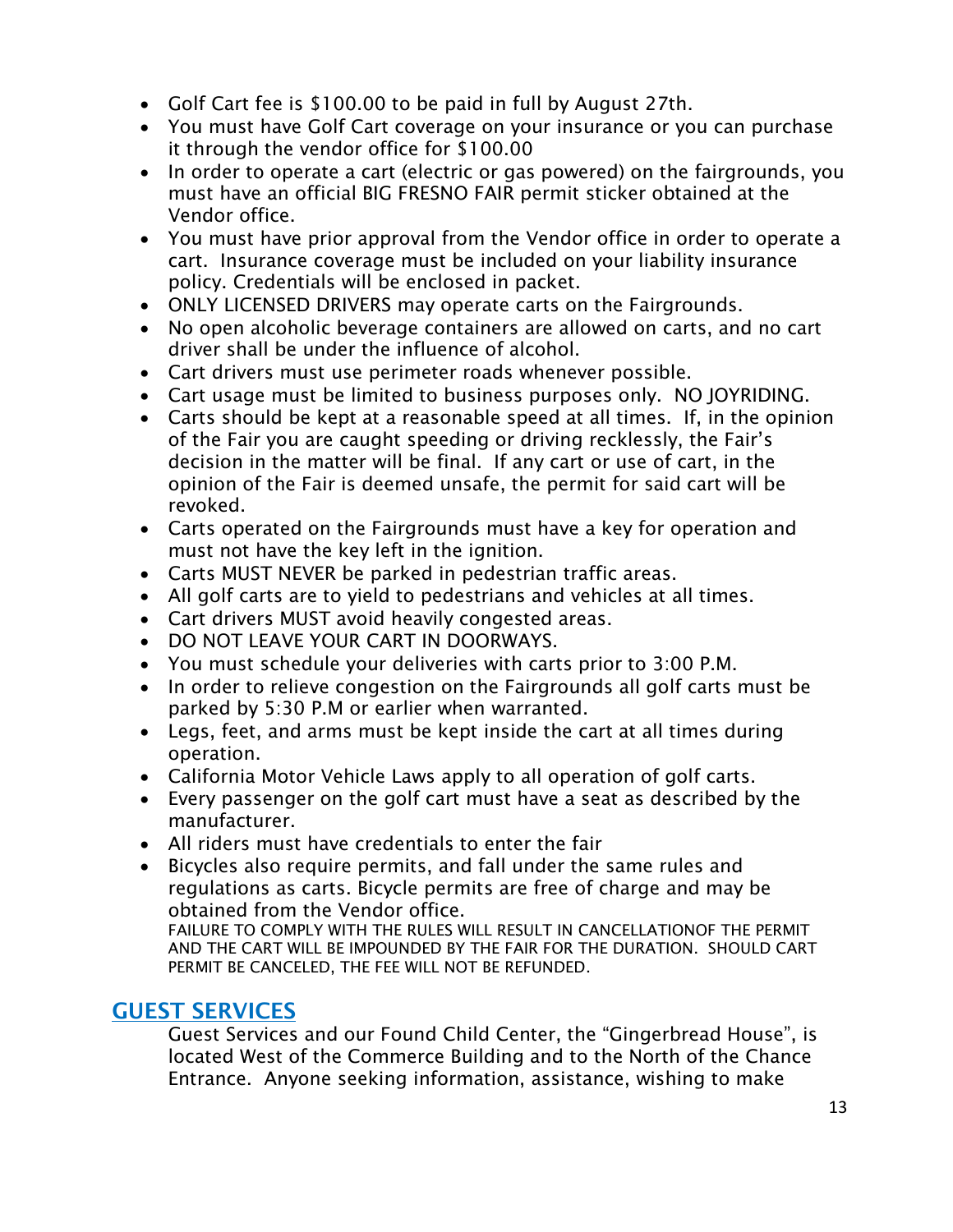suggestions, complaints or find a lost child should be directed to the Guest Services/Found Child Center.

#### ICE

The Fair has contracted with Arctic Ice Company for ice during the Fair. The price per bag will be determined before fair. If you need assistance arranging ice delivery, please contact:

Arctic Ice company office (559) 264-7615 or Howard (559) 642-8951

#### INFORMATION BOOTHS

Information Booths provide directions, answer questions and offer general assistance to all Fairgoers. We have four booths located on our grounds which are open from the time gates open until 10:00 p.m. each day. The four locations are at the Chance Entrance, The Butler Entrance, in front of the Brian I. Tatarian Grandstand and at the north end of the Sports Zone. A water is available to patrons in all booths.

#### **INSURANCE**

The Big Fresno Fair and the State of California requires all contractors to have a liability policy that shall be provided and maintained throughout their occupancy at the Fairgrounds.

YOU MAY PURCHASE INSURANCE THROUGH THE FAIR'S VENDOR OFFICE.

#### COMMERCIAL VENDOR \$ 155.00

The State of California requires proof of Workers' Compensation Insurance coverage for all commercial vendors who are not an independent contractor and have paid or volunteer employees. A certificate of Workers Compensation Coverage must be provided.

Certificates of Insurance MUST specify coverage for both electric or gas powered golf carts, powered electric carts, and cycles for those of you who have those vehicles, or listed with CFSA. If name on insurance is different from name on Fair's contract, make sure you have both names on certificate.

#### VERY IMPORTANT.

Insurance is due by September  $1<sup>st</sup>$ 

The Following MUST be on your insurance:

List as Additional Insured: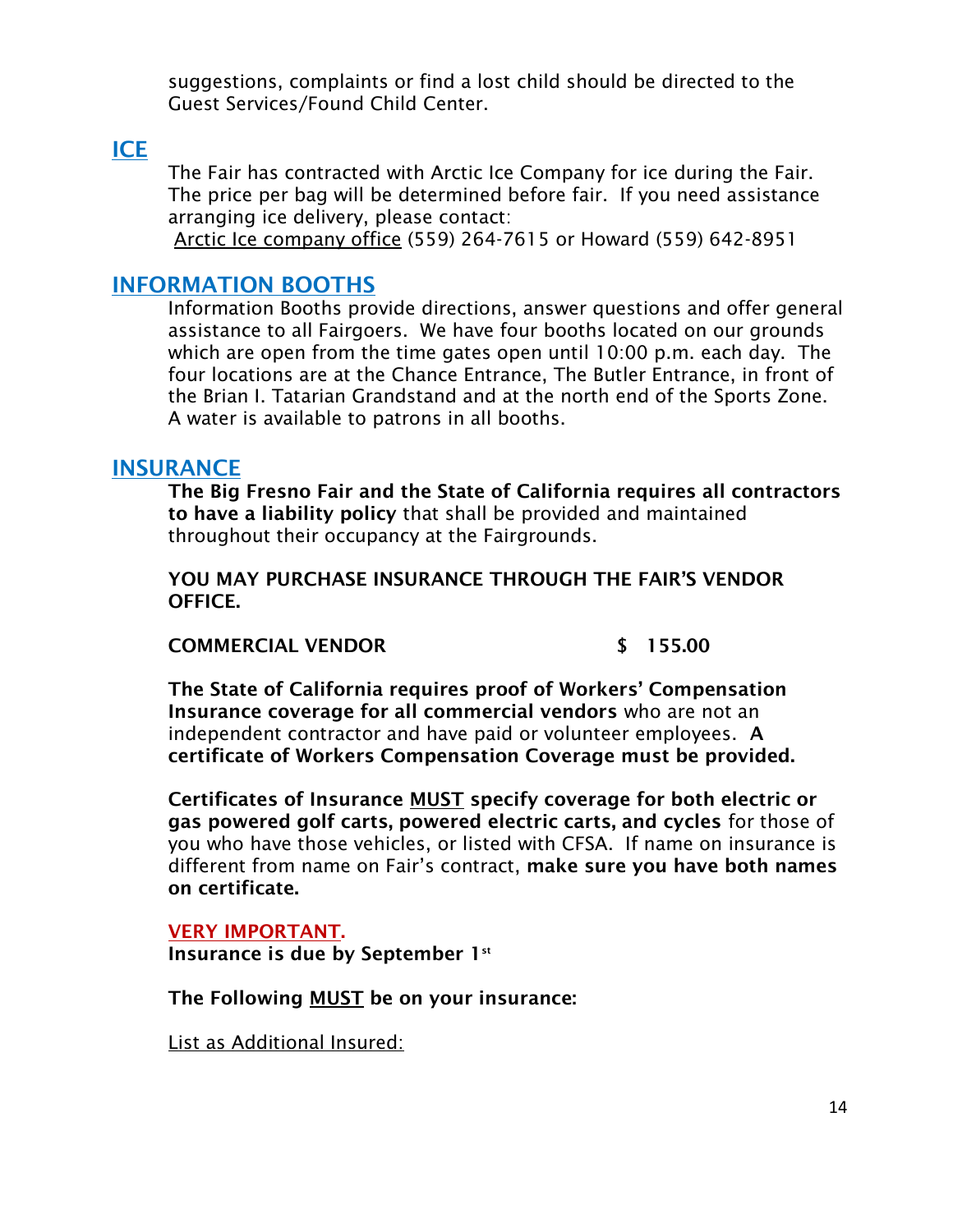"THAT THE STATE OF CALIFORNIA, THE DISTRICT AGRICULTURAL ASSOCIATION, COUNTY FAIR, THE COUNTY IN WHICH THE COUNTY FAIR IS LOCATED, LESSOR/SUBLESSOR IF FAIR SITE IS LEASED/SUBLEASED, CITRUS FRUIT FAIR, CALIFORNIA EXPOSITION AND STATE FAIR, OR ENTITIES (PUBLIC OR NON-PROFIT) OPERATING CALIFORNIA DESIGNATED AGRICULTURAL FAIRS, THEIR DIRECTORS, OFFICERS, AGENTS, SERVANTS, AND EMPLOYEES ARE MADE ADDITIONAL INSURED, BUT ONLY INSOFAR AS THE OPERATIONS UNDER THIS CONTRACT **ARE** CONCERNED."

- 30 DAY CANCELLATION
- CERTIFICATE HOLDER

FRESNO FAIR 1121 S. CHANCE AVE. FRESNO, CA 93702 Vendors@



#### **INTERNET**

If you require INTERNET SERVICE, please contact Comcast at 1-800-391- 3000. In some areas where wires must be flown, the Fair may deny service due to aesthetic or safety purposes.

#### KNIVES & SHARP OBJECTS

There will BE NO FREE KNIVES GIVEN AWAY FOR ANY PURPOSE. If you are selling Knives or Dangerous Items, said items must be displayed in a case.

If you sell knives or other similar items you MUST have a plan for fair goers to pick-up their objects prior to departure from the fair, eliminating them from having sharp objects while on the Fairgrounds. The plan MUST be approved by Fair Management in order to sell such item.

#### **LICENSING**

If you sell a product it will be your responsibility to obtain the necessary permits that are required by the city, county, or state. Management reserves the right to determine whether an item is considered offensive or in poor taste, and to prohibit the sale/display of such an item. No selling of confederate products is permitted.

#### LOAD IN/SET UP PROCESS

Outdoor booths may be erected any time from Wednesday, September 29<sup>th</sup> through Tuesday October 5th. Indoor booths begin Saturday, October 2nd. Vehicles that are unloading during the time they are setting up must display a "Vehicle ID Permit" visible on the dashboard, or they will be towed away. Any vehicle parked blocking or interfering with the flow of traffic will be towed. After you have unloaded, you must proceed to find parking off of the fairgrounds. You will be responsible for any fines if you are towed. Keep aisles clear from trash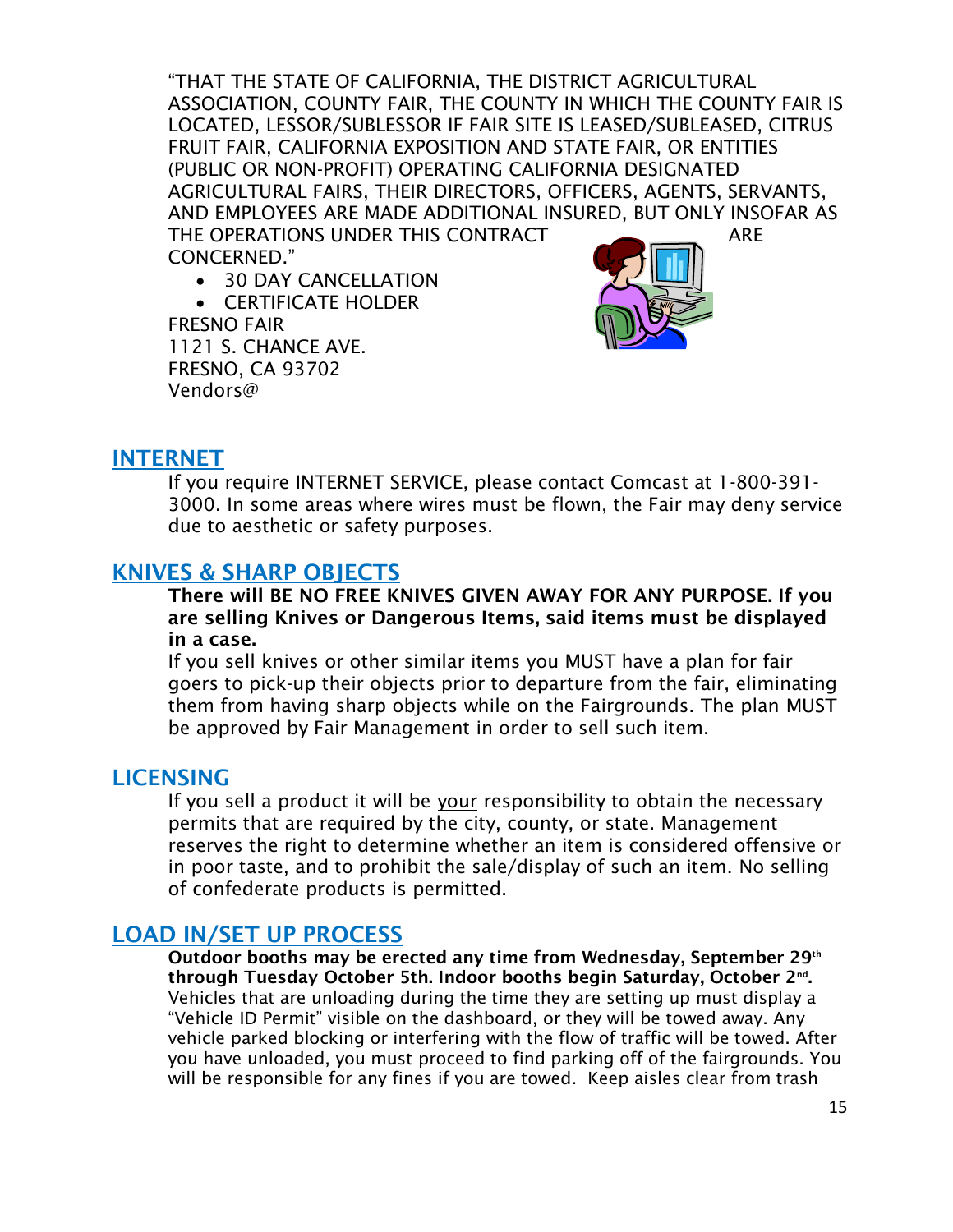and boxes. No guard service will be provided before 9:00 A.M. on Saturday, October 2rd and then we cannot guarantee security of booth. All boxes, crates and debris must be removed prior to opening day of the Fair. Everyone must breakdown cardboard boxes.

#### LOST AND FOUND

Items lost during fair can be taken to Fair Administration, Guest Services, Info Booths or the Police Office on the fairgrounds located in the front of the grandstands.

LOST ITEMS AFTER THE FAIR CALL POLICE OFFICER JANETTE OLSON: 559-621-2342

#### LOST PARENTS

ID Wristbands are FREE to every child and patron who walks in as a guest of the Big Fresno Fair. ID Wristbands are to help provide your information to police and guest services in case of a separation from group or party. Patrons are responsible to put their phone number clearly on the ID wristband.

#### MAINTENANCE REQUESTS

If you require maintenance assistance for hookups, plumbing or electrical, please come to the Vendor office to fill out a Maintenance Request Form. If there is an emergency or power outage, contact us by phone at (559) 650-3213.

#### MEDIA PROTOCOL

The Media on grounds at The Big Fresno Fair are critical to the Fair's overall success. As such, please respect our media and their time. Do not approach the media regarding your product/business directly. Our public relations team works diligently to feature a wide variety of exhibitors and vendors at The Big Fresno Fair. If you have a product that you would like the media to be aware of please contact our public relations team directly. Should media approach you for an interview, please be sure a member of the public relations team is there. Public Relations Team Contact Information: Danielle Griffin, Communications Director 559-994-3133 or [danielle@cohencommunications.com.](mailto:danielle@cohencommunications.com)

## MUSIC, SOUND DEVICES & FLASHING LIGHTS

Radios, television sets, loud speakers, amplification systems, musical instruments, etc., are subject to the approval of the Vendor office and must be controlled so as not to interfere with other contractors. The use of amplification systems is a privilege. All music will be monitored by Fair Management. You will get 1 (ONE) warning, next warning and you will be banned from playing music in your booth/stand. (DON'T ABUSE).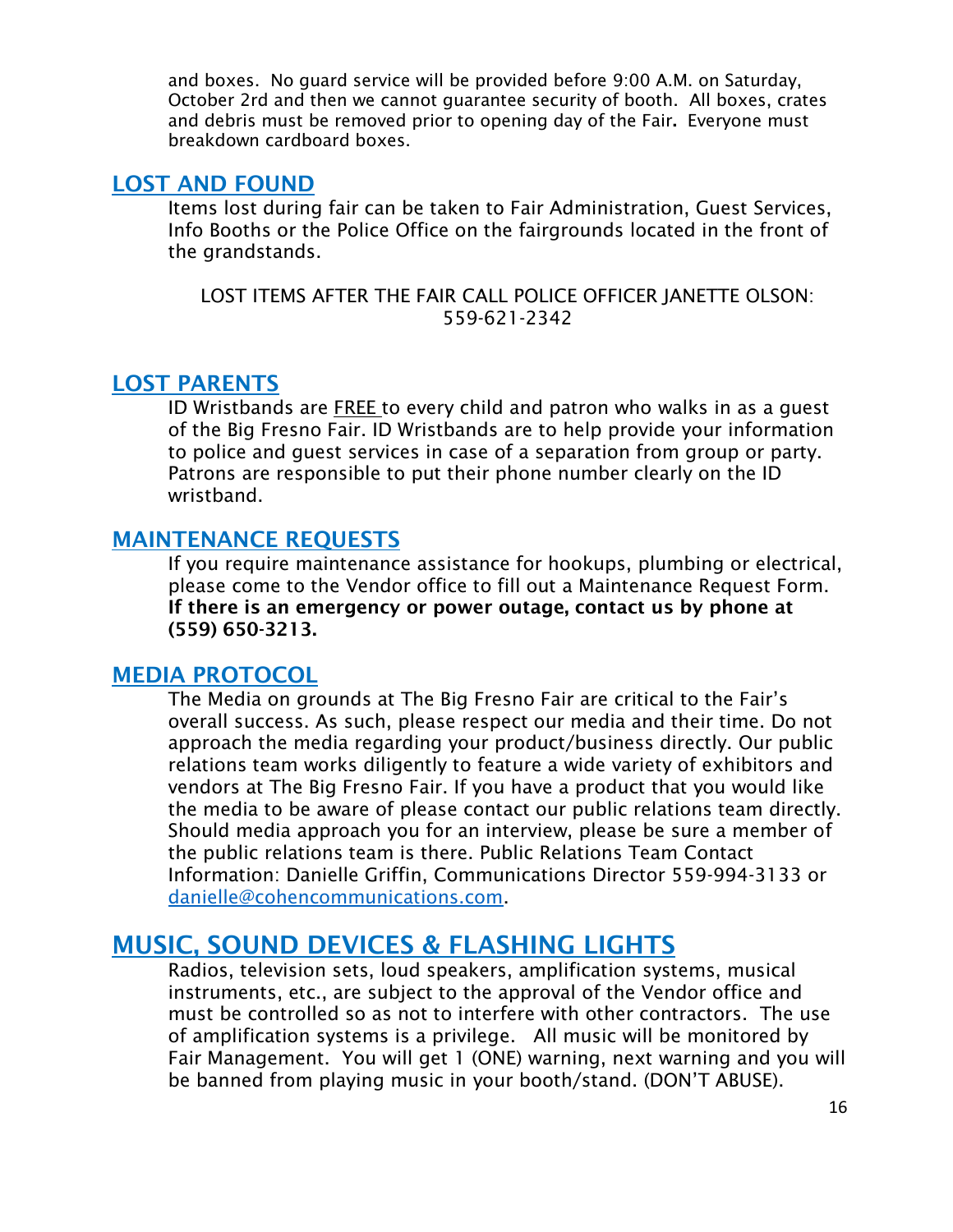All speakers must be in the rear of the booth or stand pointing down towards the ground and volume must remain at the level designated by the Fair. If interferences exists or persists, the Fair reserves the right to revoke your privilege of using any sound devices at any time. No flashing lights, strobe, sirens, or any lights that cause a disturbance.

#### NOVELTIES AND GIVEAWAYS

Commercial Vendors will not be allowed to sell or giveaway the following novelty items in their booths: Balloons, photo buttons, plush animals, badges, canes, whistles, peanuts, beach balls, small plastic toys, inflatable toys, stickers, gum, patches, knives, switch blades, brass knuckles, high power water guns, rubber band toys, products made from endangered animals, pornographic or drug related items, or anything else that could be construed as a weapon. Management reserves the right to determine whether an item is considered offensive or in poor taste, and to prohibit the sale/display of such an item. Watches and sunglasses must be listed separately. Violations will be considered grounds for cancellation of contract and all money paid will be forfeited to the Big Fresno Fair. Any product declared by the Fair, in its sole discretion to be a novelty item will not be permitted to be displayed, promoted, sold or given away from any exhibit space.

#### OVERNIGHT PARKING/DEAD STORAGE/SHOWERS

There are no facilities for overnight parking. Overnight parking is not allowed in the paid parking lots (Butler/Infield/Chance Parking Lots) of the Fair. Large trailers and vehicles (dead storage only) can be parked in the Chili's Parking Lot located at the northeast corner of Maple and Butler Street; you must obtain a parking pass from the Vendor office.

There is NO sleeping in vehicles in any parking lot, including the RV parking; anyone caught sleeping in vehicles other than their RV will be subject to fine and removal from the premises. There are NO showers available on grounds. If anyone is caught showering inside the fair they will be subject to losing their vendor space and removal from the premises.

#### PARKING AND GATE INFORMATION

All parking permits are to be obtained through the Order Form. Any other permits needed after the fair is open must go to the vendor office. Parking on grounds is prohibited during regular fair time hours. ALL vehicles must be removed by 9 a.m. Friday thru Monday and 3 p.m. Tuesday thru Thursday or will be subject to being towed at the owner's expense along with a fine from the Fair. All vehicles entering the grounds must have a pass and enter through Gate #2, which is located south of the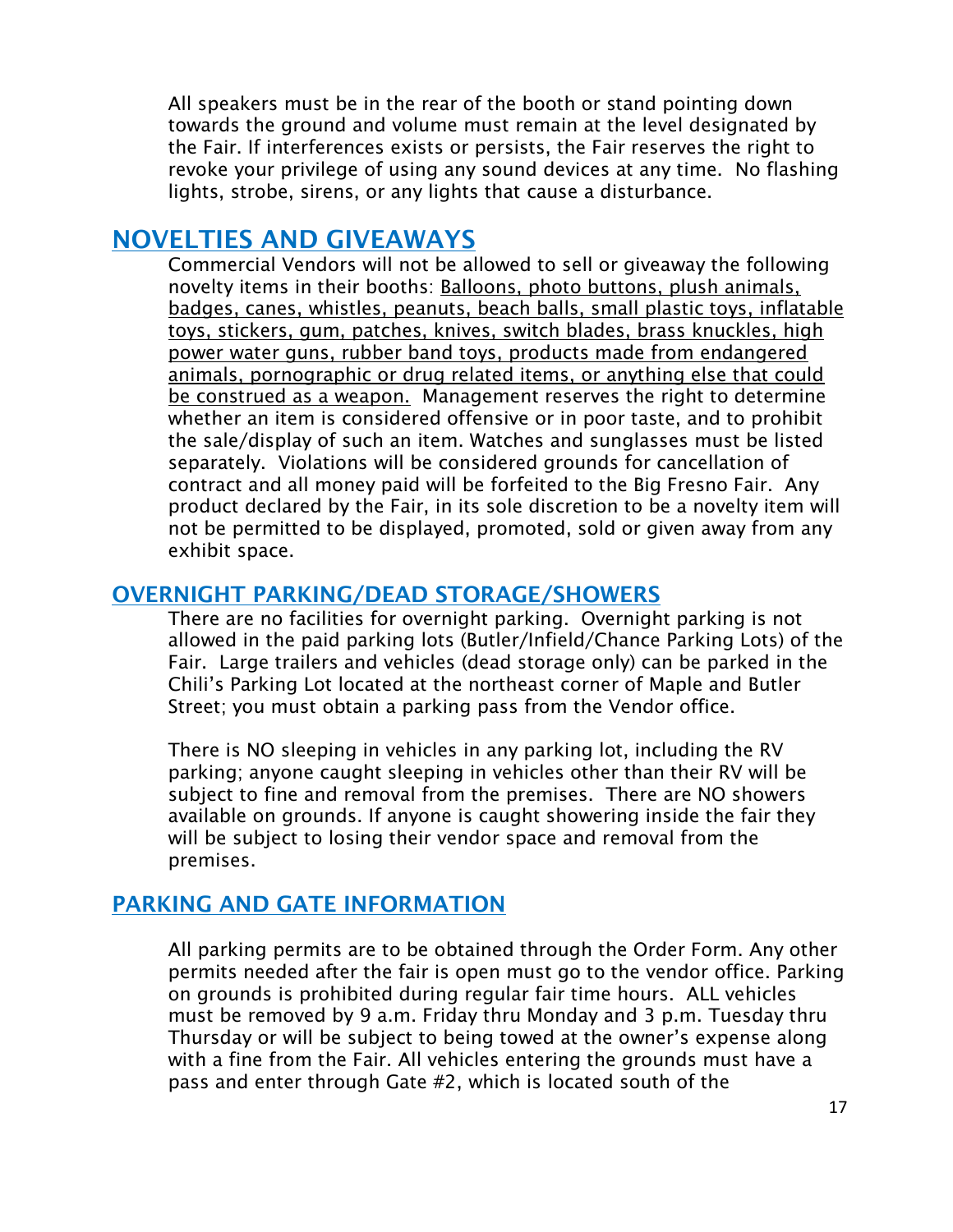Administration Building on Chance Ave. You must have a pass with company name, phone number, space number in a visible location on your dashboard.

Parking for Commercial Vendors will be in the employee parking lot, which is located on the South East corner of Butler and Maple and is free. You will be issued parking permits for this lot. Please try to have employees drive together and not have one for each employee. You will receive two permits with each 10x10. If you do NOT need this number of parking passes, please indicate on the order form.

A shuttle will take you to and from the Fairgrounds. Hours begin at 6:00 a.m. every day; last shuttle during the week is 11:30 p.m. and weekends 12:30 a.m.

Friends of the Fair parking: is available in the lot located at the North West Corner of Chance and Lane for \$150.00 and can be purchased in advance on your order form. (LIMITED AMOUNT AVAILABLE)

#### PERSONNEL - SERVICE

It is of the utmost importance that our rapport with our guests be a positive experience for all.

ABSOLUTELY NO SUBLEASING OF BOOTHS IS PERMITTED. DOING SO WILL RESULT IN A \$1,000.00 FINE AND YOU WILL NOT BE ASKED TO RETURN IN THE FUTURE.

- YOUR BOOTH/STAND MUST BE STAFFED AT ALL TIMES DURING OPEN HOURS. AN UNOCCUPIED BOOTH HAS VERY LITTLE VALUE TO YOU OR TO YOUR PATRONS.
- The Fair has the right to limit the number of staff in your booth.
- Any unoccupied booth will be written up.
- Insist on smart appearance and no loafing.
- Emphasize courtesy and avoid all offensive situations.
- Elaborate literature should be kept under the counter and given only to obviously interested customers.
- Contractor is responsible for all claims, liabilities and actions relating to the conduct and representations of personnel in said space.
- Contractor hiring anyone under the age of 18 years MUST have a work permit issued by school authorities. Permit must be available in booth for inspection by the proper authorities.
- All employees must have a way to contact the owner for problems and any concerns.
- Emphasize NO Smoking, NO Alcohol or Sleeping in booth.
- In an effort to maintain professionalism children and pets of staff should not be in booth.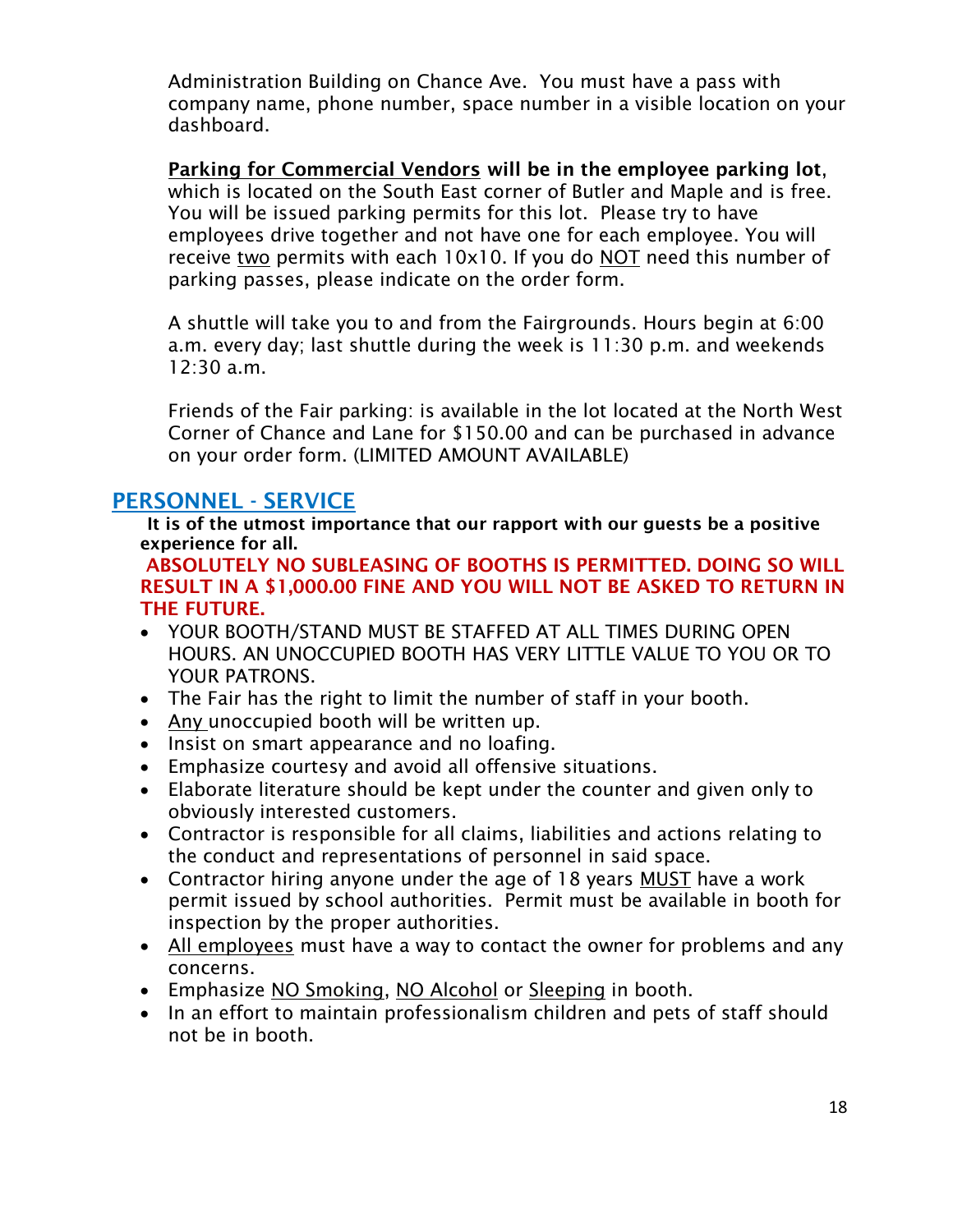- If you have any problems during the Fair please contact either the building supervisor or the Vendor office immediately to have your issues addressed.
- No animals other than service animals should be on grounds at any time.

# **PETS**



# Sorry pets are not allowed

 Service animals are trained working animals, not pets. \*

 State and Federal law prohibits all animals, except for service animals, in grocery stores, restaurants, and other food establishments where food is being served, sampled, and sold, such as fairs.

 The Americans with Disabilities Act (ADA) authorizes the use of service animals in a food establishment ONLY for the benefit of the individuals with disabilities. A service animal is a dog that is individually trained to do work or perform tasks for people with disabilities. If you have a question regarding the use of a service animal in this fair, please speak with a member of management. \*Dogs and pets whose function is to provide comfort or emotional support DO NOT qualify as service animals according to the ADA.

#### PROPANE

Propane is available to purchase during the fair. Price will be determined and given prior to opening day of fair. You are responsible for taking your tanks to the maintenance department to be filled. On closing day propane is only available until 3:00 p.m. If you have old tanks, you may not be able to fill them.

## RECEIPTS

Sales slips, with contracted business name, address and telephone number must be furnished with each item sold to a patron. This is for the licensee's protection as well as that of management. Failure to do so will result in violation that can affect future participation.

# **RECYCLING**

The Big Fresno Fair has embarked on an aggressive recycling program in an effort to address environmental concerns. We are committed to doing our part to insure a clean, environmentally safe world for future generations to enjoy and we need your cooperation!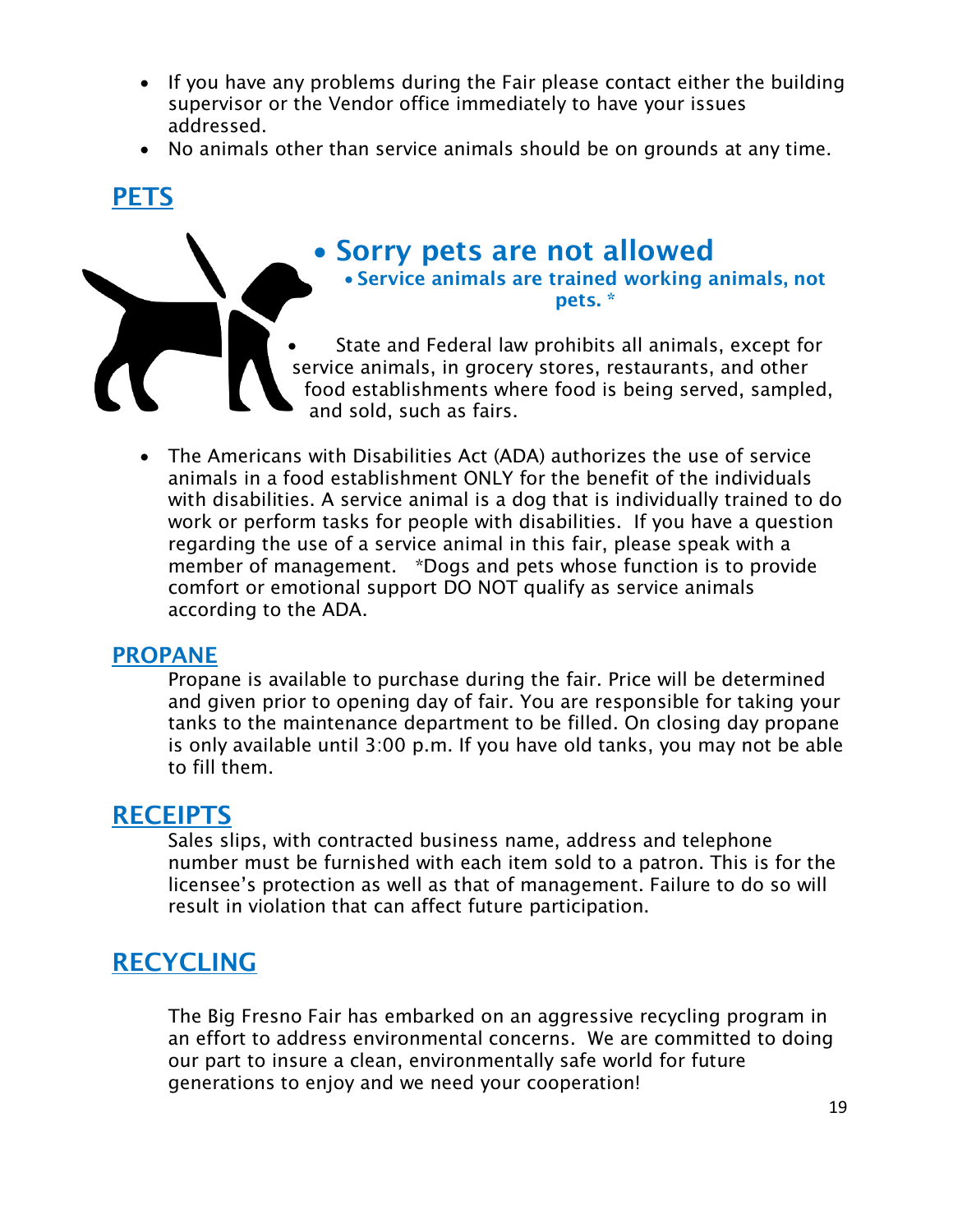All Vendors are required to breakdown (flatten) All cardboard boxes and place them beside the designated trash dumpsters behind the buildings or beside your stands for easy pick up each day.

Use of polystyrene (Styrofoam) is prohibited for all vendors and concessionaires. (There is a biodegradable recyclable polystyrene available at most wholesale & retail stores.)

Polystyrene (Styrofoam) packing/shipping materials will need to be removed from the grounds by the vendors. It will not be allowed to be disposed of on grounds. Polystyrene foam or Styrofoam packaging products are an environmental hazard when they escape into the ground. Please do your best to request the use of biodegradable or water-soluble packaging material from your manufacturers.

We ask that you steer away from handing out plastic bags and use recycled content paper bags for your customers.

*ANY VENDORS FOUND TO NOT BE ADHERING TO THE MANDATORY RECYCLING POLICY WILL BE PUT ON WRITTEN NOTICE FOR THE FIRST VIOLATION AND YOUR BOOTH SPACE FOR 2023 MAY BE IN JEOPARDY. FINES WILL BE IMPOSED IF NECESSARY. LET'S ALL WORK TOGETHER!*

#### REGULATION FOR CONDUCT AND ACTIVITIES

The Big Fresno Fair recognizes that a Fair is a proper forum for the free exchange of ideas necessary to a free society, yet reserves the right to regulate all activities, concessions and exhibitions on the Fairgrounds with regard to time, manner and place in pursuance of its valid interest in maintaining peace and order and protection of the general public. Contractor shall comply with all applicable State and Federal laws and be familiar with the procedures and information set forth in the rental agreement.

The Fair reserves the right to prohibit a concession or exhibit or any part which in the sole judgment of the fair detracts from the character of the concession or exhibit or which may be objectionable or offensive to neighboring contractors or the public. This restriction extends without limitation to persons, things, conduct, signage or printed matter. Per Government Code section 8195: The state of California may not sell or display the Battle Flag of the Confederacy or any similar image.

#### RV/STOCK TRUCK

RV spaces are extremely limited. Food concessions are given first priority. An RV Camp Host will be on grounds throughout the Fair. The Camp Host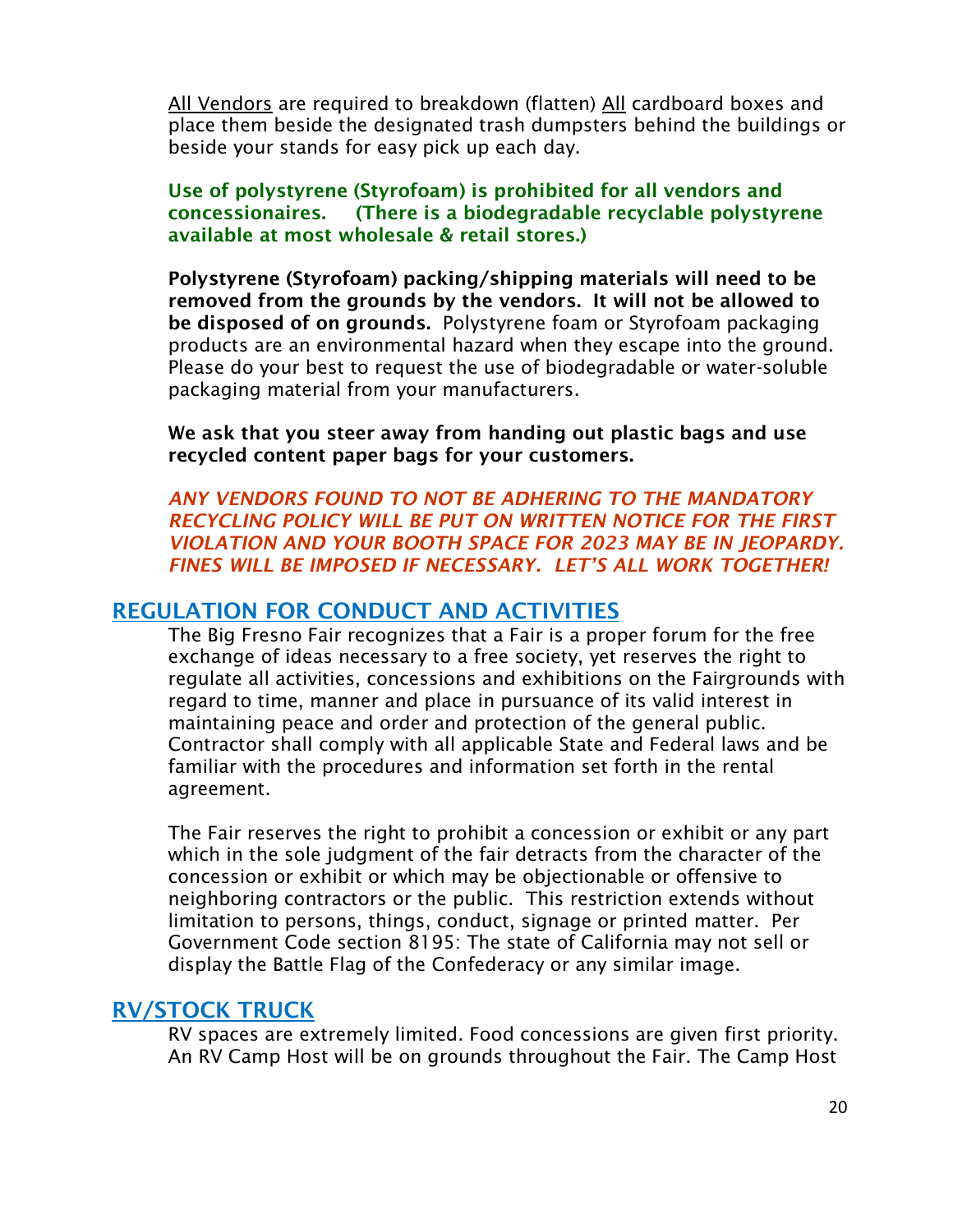can be contacted through any RV gate attendant. Any issues that arise regarding the campgrounds will be addressed by the Camp Host.

Stock trucks with sleeping quarters in them will be placed on the opposite side of the fence in the Butler parking lot and allowed to plug into one 110 outlet (if available) for electricity only, for a fee of \$125.00. Water and sewer will not be available. If you would like to be placed inside the RV lot with full hookups, you will be required to pay the full RV price of \$525.00.

Vendors will be responsible for your animals business and any kind of trash left in your RV space. Please check out with RV attendant to confirm your space is clean. If you leave anything behind you will be charged a cleanup fee of \$250.00.

RV VISITORS/GUESTS In an effort to keep RV lot secure during the fair any vendor requesting a guest into the RV lot must ask permission prior. RV owner will need to provide names of guest to Camp Host. Guests must check in to sign in and out with the RV Camp Host. They will need to provide who they are visiting and will be provided a temporary RV lot badge. Any issues or problems that occur will be the responsibility of the RV owner.

#### SENIORS' DAY

Seniors' Day is October 10, 2022. ALL outside vendors must be open and ready to operate by 10:00 a.m. There are no exceptions. All vehicles must be off grounds by 8:00 a.m.

#### SHIPPING AND RECIEVING

Shipping and Receiving is open Monday thru Saturday 9:00a.m. until 3:00 p.m. Generally United Parcel Service and Federal Express deliveries arrive between 9:00 A.M. and 11:00 A.M. The deliveries are dropped off behind the Commerce Building (Westside). The responsibility ultimately rests with you for knowing you are expecting deliveries. You may check with the shipping and receiving office staff to verify if attempts have been made by the delivery companies. To expedite our attempts of notification, please notify your senders to include your exhibit booth number (i.e.; C-201). The name on the address label should be the same as that on your contract. All packages are your responsibility to be picked up; Fair will NOT be delivering small packages or mail. If a large order will be delivered please make prior arrangements with fair staff if assistance is needed with a golf cart or forklift. If you will need a forklift to move your product around during fair time, it will be a fee of \$50.00 per occurrence.

If any product is coming before the fair, make sure it is properly addressed and leave notice in the Vendor office. Any deliveries that are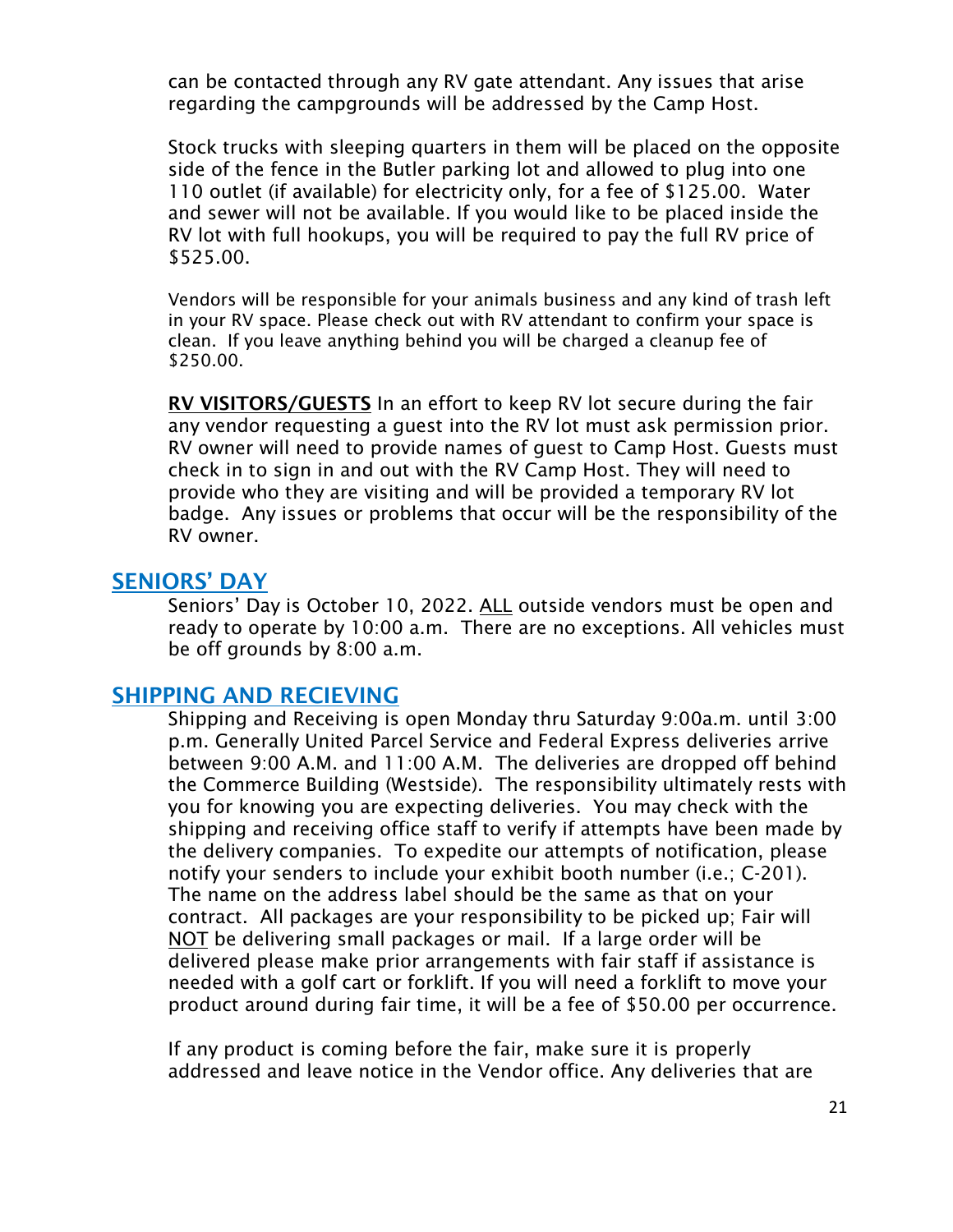being sent and incomplete could be sent back to sender. All products that you are requesting to be shipped from the Fresno Fair after closing day must be picked up by 12:00 P.M. October 17, 2022.

## PLEASE NOTE PROCEDURE CONCERNING C.O.D. DELIVERIES

You may leave checks or Money Orders with the supervisor in the shipping office located at the rear of the Commerce Building, prior to parcel arrival. WE WILL NOT ACCEPT CASH.

#### SIGNS

All signs, banners, or posters must be professionally made, neat in appearance and placement must meet the Big Fresno Fair guidelines. No hand written signs will be allowed.

#### SMOKING POLICY

The Big Fresno Fair is a SMOKE FREE FAIR. There will be no smoking on the grounds except in designated smoking areas. Positively NO smoking will be allowed in booths. Violation notices will be given if anyone is caught smoking in booths. There is NO smoking allowed within 20 feet of any building doors.

#### DESIGNATED SMOKING AREAS

The following are designated smoking areas (subject to change)

- o WINE GARDEN
- o SPORTS ZONE
- o CANTINA
- o AREA SOUTH OF PAUL PAUL THEATER
- o GRANDSTAND (Except for areas established for non-smoking)
- o \*VENDORS\* BEHIND COMMERCIAL BUILDINGS (Designated by Building Supervisor)

# SOLICITATIONS - HANDING OUT MATERIALS

The sale or distribution of any merchandise, products promotional items and printed or written materials except from a contracted and fixed location on the Fairgrounds is not permitted and SHALL NOT be handed to any fair patron unless so requested.

#### SPONSORSHIPS AND THIRD PARTIES

Contractor may not enter into any sponsorship/promotional partnership(s) or marketing initiative(s) where a sponsor/third party receives advertising or promotional consideration without obtaining, annual written approval from Fair Management. Contractor must submit a plan six (6) months prior to each annual Fair in writing, for review by Fair Management.



**NO SMOKING HERE**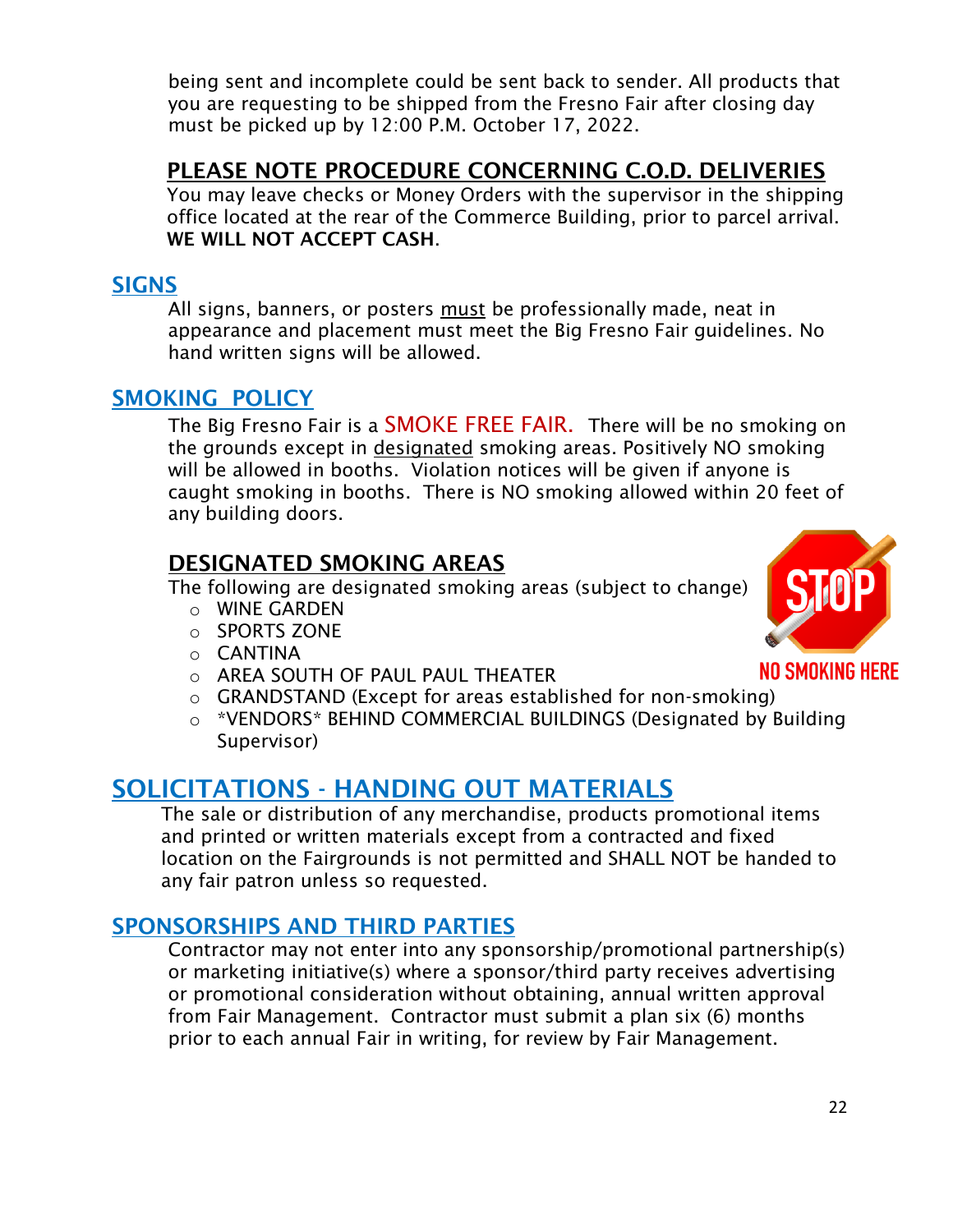#### **STAKES**

Absolutely no stakes are allowed to be placed into the ground asphalt, dirt, grass, cement or brick without prior approval of management. Anyone who does so will be responsible for any damages and repair.

#### **STATEMENTS**

Statements for special electrical service, installation charges and other services will be presented to contractors and are due and payable before the close of the Fair.

## THEFT

Security is on grounds 24 hours a day in all areas. However, it is impossible for them to be everywhere all the time. Plan to lock up or remove any valuable items which may be carried by hand. Also, small items should be placed to the rear of the booth or under counters each night. On closing night, security will not be provided after 1:00 A.M.

#### IF THEFT OCCURS, PLEASE CONTACT THE FAIR OFFICE IMMEDIATELY, SO A REPORT MAY BE FILED AND SECURITY AND THE POLICE ARE NOTIFIED.

#### TIP CUPS/JARS

No Jars, Cups, Decorative Items to give the incentive of customers leaving a tip is allowed.

#### **TRASH**

Please do not throw or sweep trash into the aisles. Trash containers are provided for this purpose in or near all areas and buildings. Breakdown boxes and stack them outside neatly at or near back door of commercial buildings. Those demonstrations that require food and vegetables must provide their own clearly marked, leak-free garbage cans. These must be large enough to handle a full day's operation. All cans must be emptied each night for early morning pick up. Fair personnel will not remove trash or clean inside booths.

#### VIOLATIONS

Any violations concerning cash or sales by either the commercial owner or his employees may result in immediate expulsion from the fair and will have a serious bearing on your invitation to return as a concessionaire in the future.

#### A violation includes, but is not limited to, non-compliance with any of the following:

 Personnel – neatly attired, well groomed, following hand washing and food handling requirements, courteous and responsive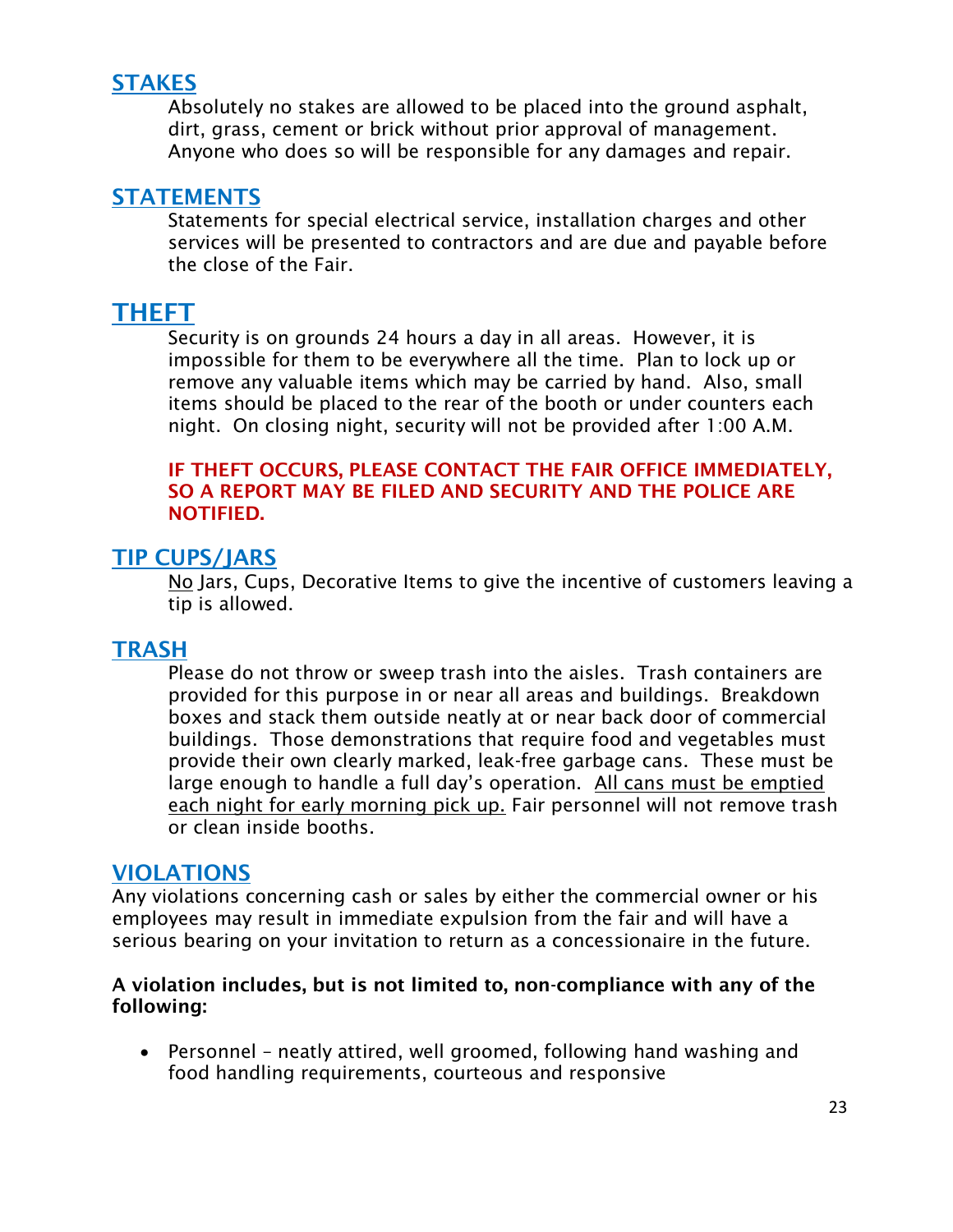- No smoking and/or drinking of alcohol in or around the stand/booth
- Customer service and consideration of neighbors
- Ringing of each sale at the displayed price and closing cash drawer after each transaction
- General appearance of stand must be attractive and clean
- Business conducted within the assigned space, keeping the area around the stand dry, clean and unobstructed.
- Cleanliness of condiment area and seating area (if applicable)
- All signage professionally done and prominently displayed
- Items sold as listed on Rental Agreement (menu)
- No price changes after September  $1^{st}$
- Cooperation with neighboring stands, noise level reasonable
- Smoking in undesignated areas.
- Use of foul/unprofessional language towards Vendors, Patrons, and/or Fair Staff.

#### If you are found to be in violation of any of the above rules and regulations, the following will occur:

1<sup>st</sup> violation -Verbal warning. Will also be written simply stating that the matter had been discussed with you, date, time, etc.

2<sup>nd</sup> violation - If the matter has not been tended to in a timely manner (usually 24 hours, depending on the violation) you will receive a written citation.

3<sup>rd</sup> violation - No invitation to return will be granted or could result in escorting you and your stand off the property

Any violation having to do with money not being properly handled or reported is grounds for immediate removal from the grounds.

#### WORKING CREDENTIALS

Working credentials ticket book will sell for \$24.00 each. Photo ID badge will sell for \$15.00 each. Working credentials will be in books of 12 tickets. Each ticket is good for any day of the fair. Vendors may purchase a maximum of 4 working credential books per  $10' \times 10'$  space and 2 books for each additional  $10' \times 10'$  space at these prices. Any books over the maximum will be sold for \$60.00 per book. Individual tickets may be bought for \$5.00 each. Working credentials are not for "be back customers", friends, relatives, etc. They are for working staff only. Misuse or resale of these tickets is strictly prohibited and doing so will be cause for cancellation of your contract. Your cooperation with this will help us keep costs down for the fair and all vendors. If a photo ID badge is